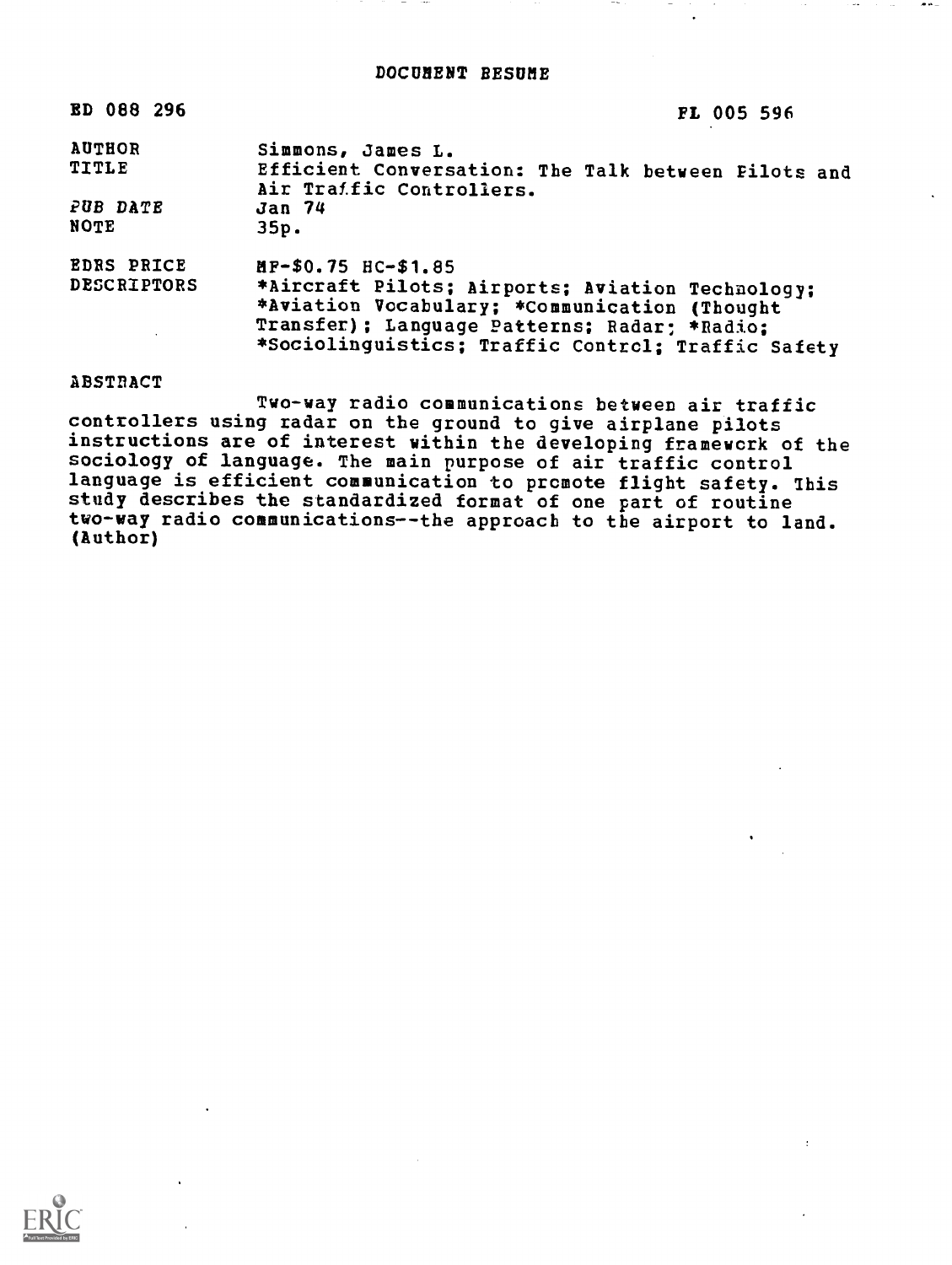# The Talk Between Pilots and Air Traffic Controllers

US DEPARTMENT OF HEALTH,<br>
EDUCATION & WELFARE<br>
NATIONAL INSTITUTE OF<br>
EDUCATION ENDING<br>
THIS DOCUMENT HAS BEEN REPRO<br>
DUCED EXACTLY AS RECEIVED FROM<br>
ATING IT POINTS OF VIEW OR OPINIONS<br>
STATED DO NOT NECESSARILY REPRE<br>
SE

James L. Simmons Department of Sociology University of Colorado

January 1974

FRICO 5 69

 $\mathbf{I}$ 

 $E D 088296$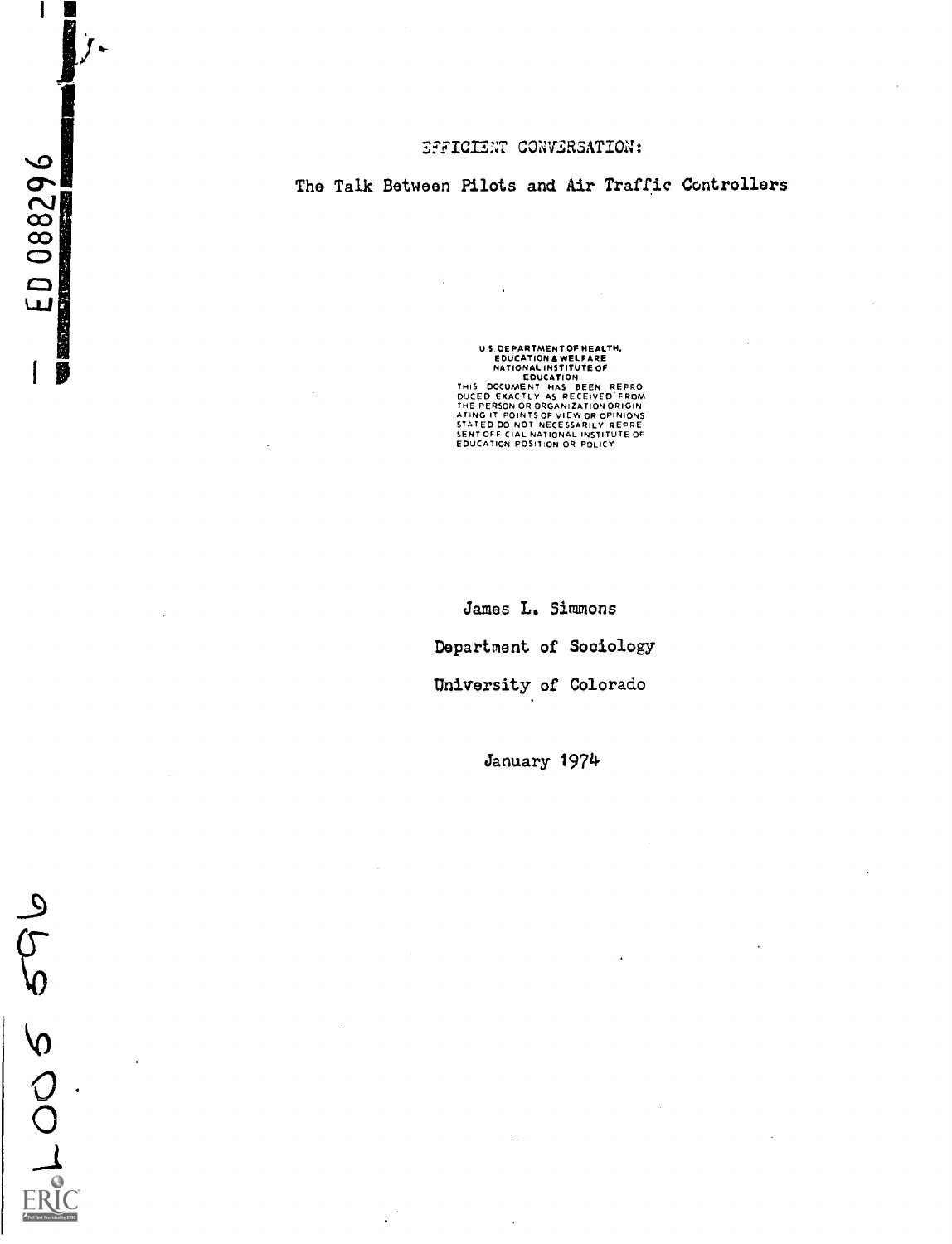# ABSTRACT

Two-way radio communications between air traffic controllers using radar on the ground to give airplane pilots instructions are of interest within the developing framework of the sociology of language. The main purpose of air traffic control language is efficient communication to promote flight safety. This study describes the standardized format of one part of routine two-way radio communications--the approach to the airport to land.

Examination of tape recordings reveals both differences from and similarities to naturally occurring conversations. The differences are: the language is specifically designed to be "efficient" in conveying the most information possible within a very short time; there is never any face-to-face communication between pilots and controllers since the radio is the only communications medium; and only one person may speak at a time, due to the design of two-way radio equipment.

Similarities between air traffic control language and natural conversations are: the pilots and controllers form a speech community; they share the rules of interpretation for more than one language variety ("formal" and "informal"); the privileges of switching from one language variety to another are not equally distributed; the participants are members of the speech community who have mastered a natural language; the conversations are "situated" and "indexical," with language use only being appropriate at a certain time and place and the actions



 $\blacksquare$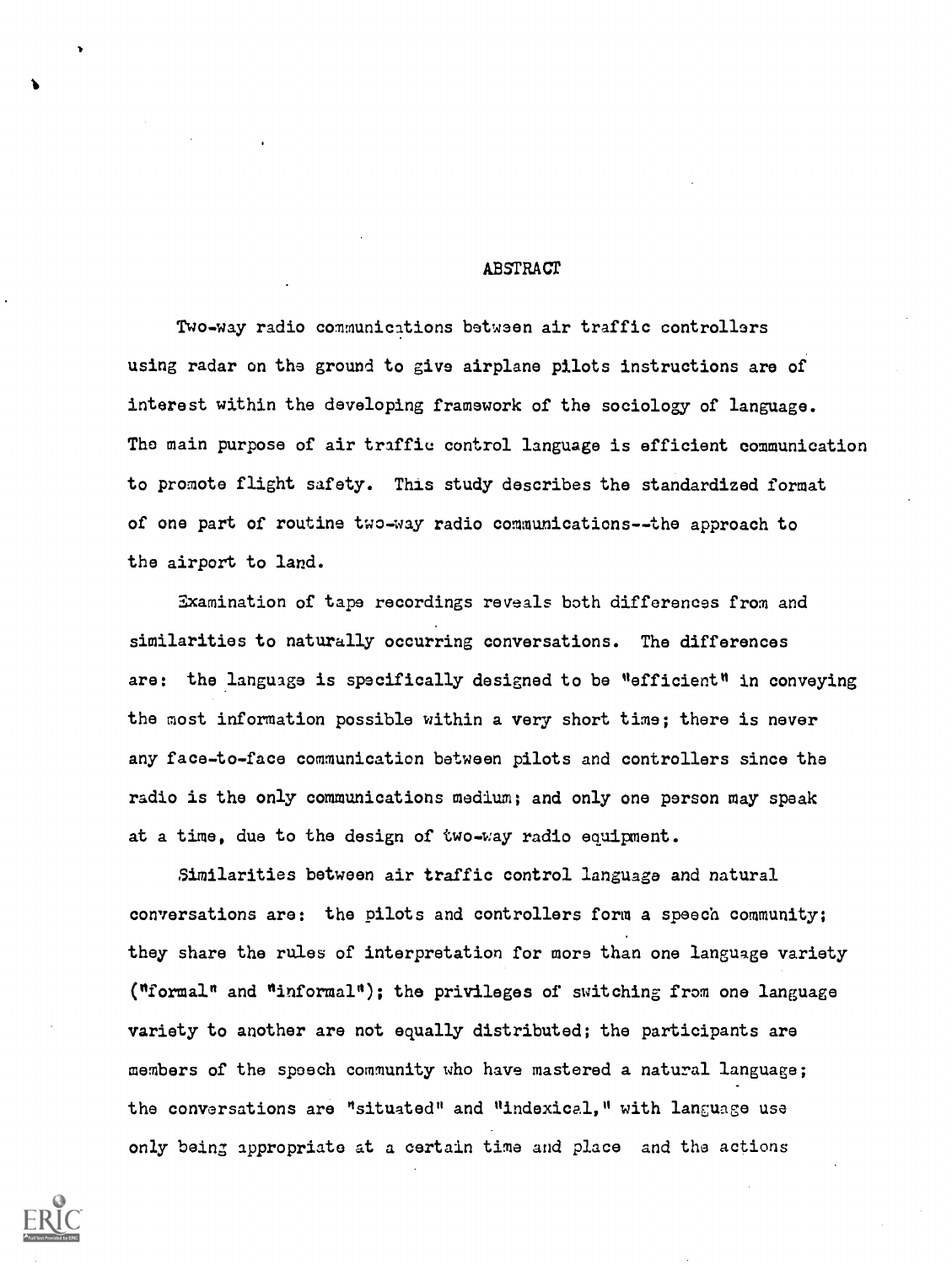ozcuring only being sensible by hearing the talk; and in spite of many constraints, an informal speech community is formed.

Some questions about the role of these language varieties in the high degree of stress experienced by air traffic controllers are raised.

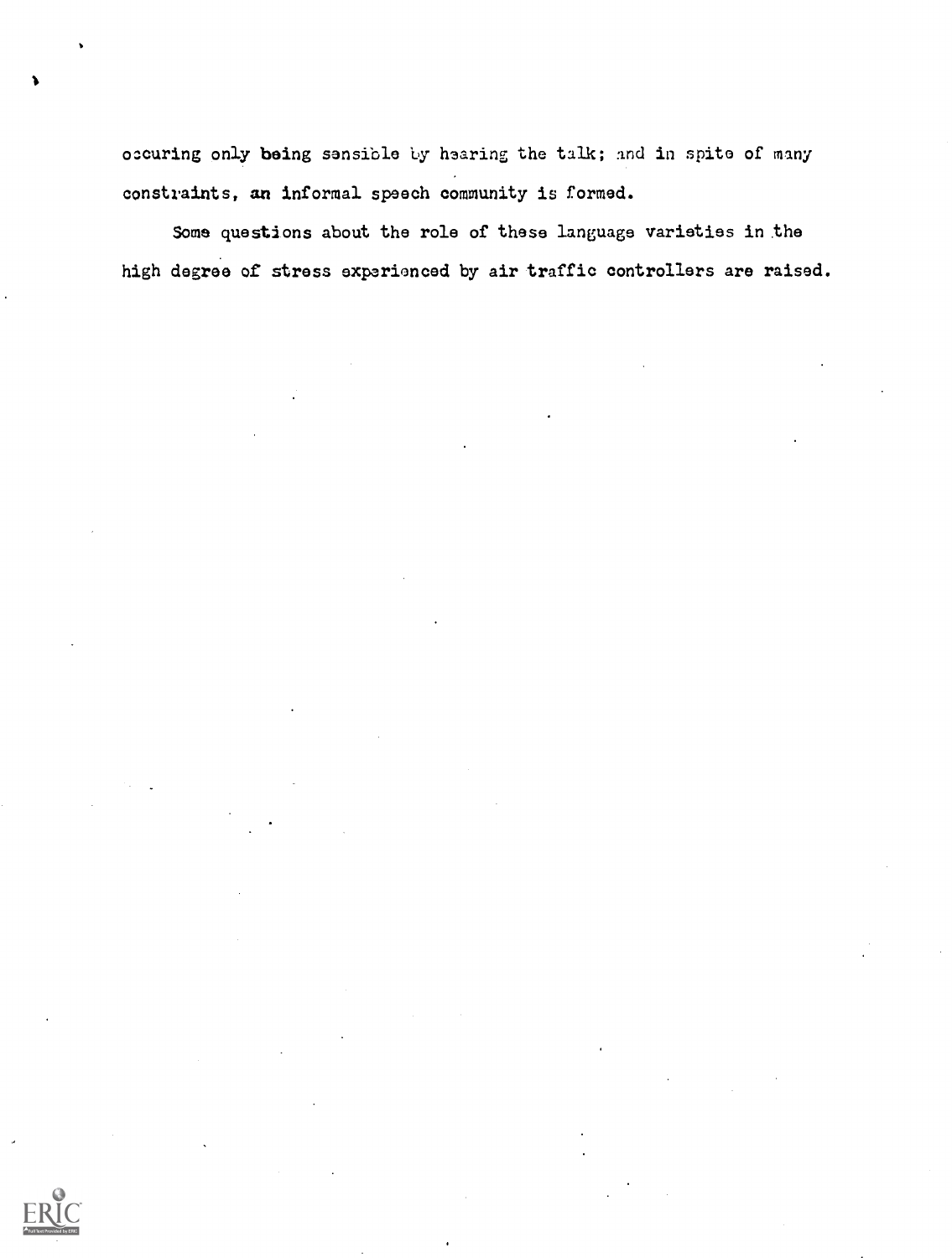# INTRODUCTION\*

Human language use has long been an area of interest to scholars and lay persons alike. Among others, linguists, anthropologists, and grammarians have concentrated on analysis, categorization, and interpretation of the speech symbols which occur among all human groups everywhere. Of more recent concern has been the development and expansion of the sociology of language, the study of the social factors involved in the uses of language and language varieties. Interest in this field is on the social factors which account for appropriate lexical selection, choice of structure, and "non-verbal" communication channels.

One emphasis of the sociology of language has been the study of "natural conversations," those which are routinely conducted by members of a speech community unselfconsciously in everyday life. Several recent findings are relevant. First, for the occurrence of natural conversation to be explained, a speech community must exist. A speech community has been defined as "a community sharing rules for the conduct and interpretation of speech, and the rules for the interpretation of at least one linguistic variety" (Hymes, 1972:54). Within this concept, more than just "understanding the language" is specified. Speakers must know more than just vocabulary and syntax; and understanding of the appropriateness of selection and "style" is also necessary.

This is a greatly revised version of an unpublished paper entitled "A Sociolinguistic Study of Air Traffic Control Conversation," D3cember, 1972.

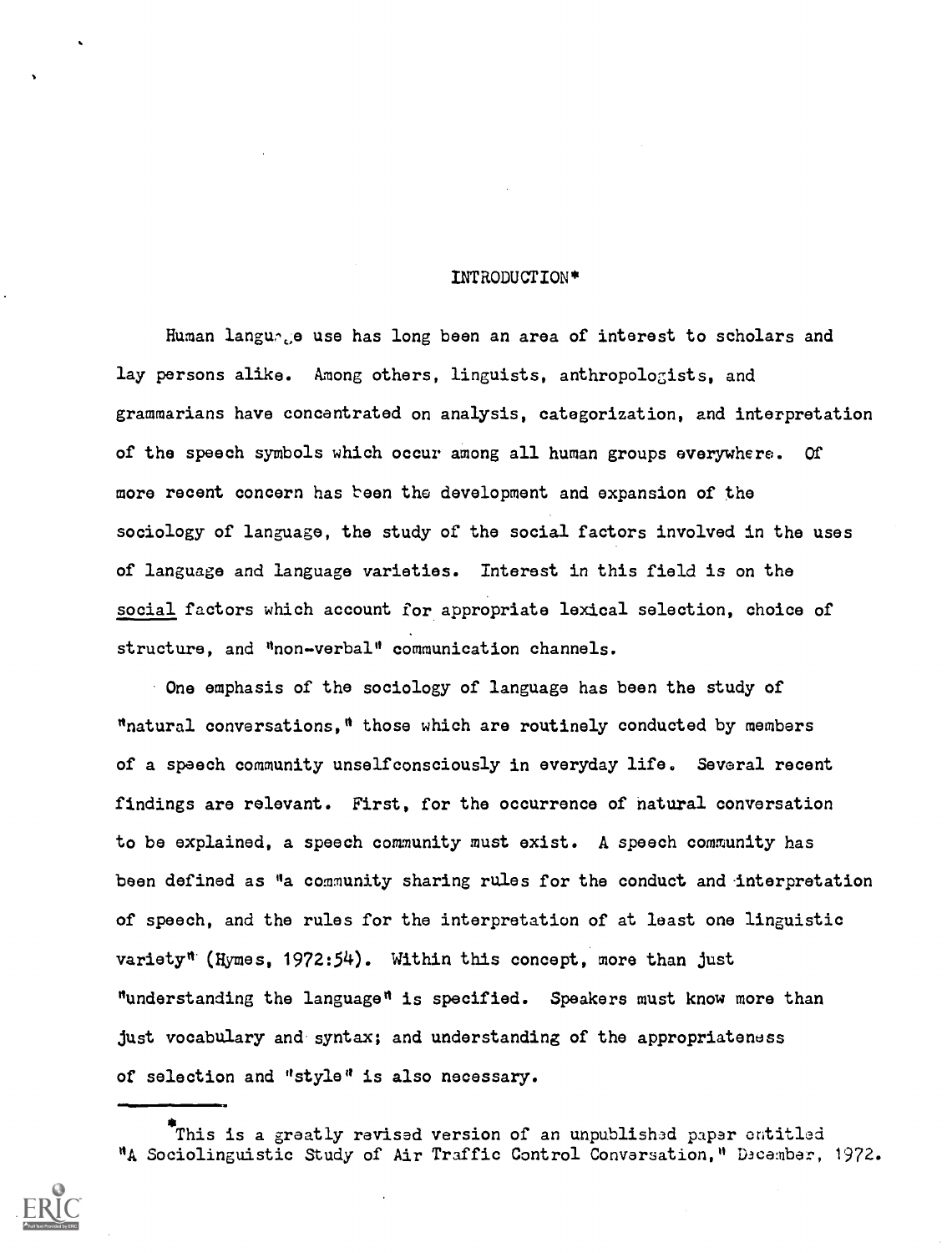To be a member of a speech community, one must exhibit mastery of a "natural language" (as opposed to a pidgin language, for instance), and be engaged in the production and display of commonsense knowledge of everyday activities (Garfinkel and Sacks, 1970:342). Without these prerequisites, normal conversation would be impossible. "Trust in powers to converse holds for such a society and for everyone taken to be a member. Every ordinary conversation proceeds then from that trust, from what seems to be a state of trust in the power to talk<sup>#</sup> (Rose, 1967:viii).

Sacks (1972:339) has suggested that the framework being developed for the sociology of language view the rules or norms governing speakers from the perspective of those speakers themselves, instead of as an external constraint. "Viewers use norms to provide some of the orderliness, and proper orderliness, of the activities they observe."

Another of the foci developing is investigation of the many rules operative in speech. Studies such as those of Ervin-Tripp (1972:213-50) and Schegloff (1972:346-30) demonstrate that these rules are analyzable by referring to the social situation in which the speech event is taking place.

And, finally, perhaps the most potentially fruitful perspective of this field of study is the insistence on examining conversation as an ongoing accomplishment, rather than a "given." Garfinkel (1967:vii) emphasizes that this interest in the "situated" and "indexical" nature of talk seeks to discover the ways members make sense out of what is happening. "...the objective reality of social facts as ongoing accomplishment of the concerted activities of daily life, with the ordinary, artful ways of that accomplishment being by members known, used, and taken for granted, is, for members doing sociology, a fundamental

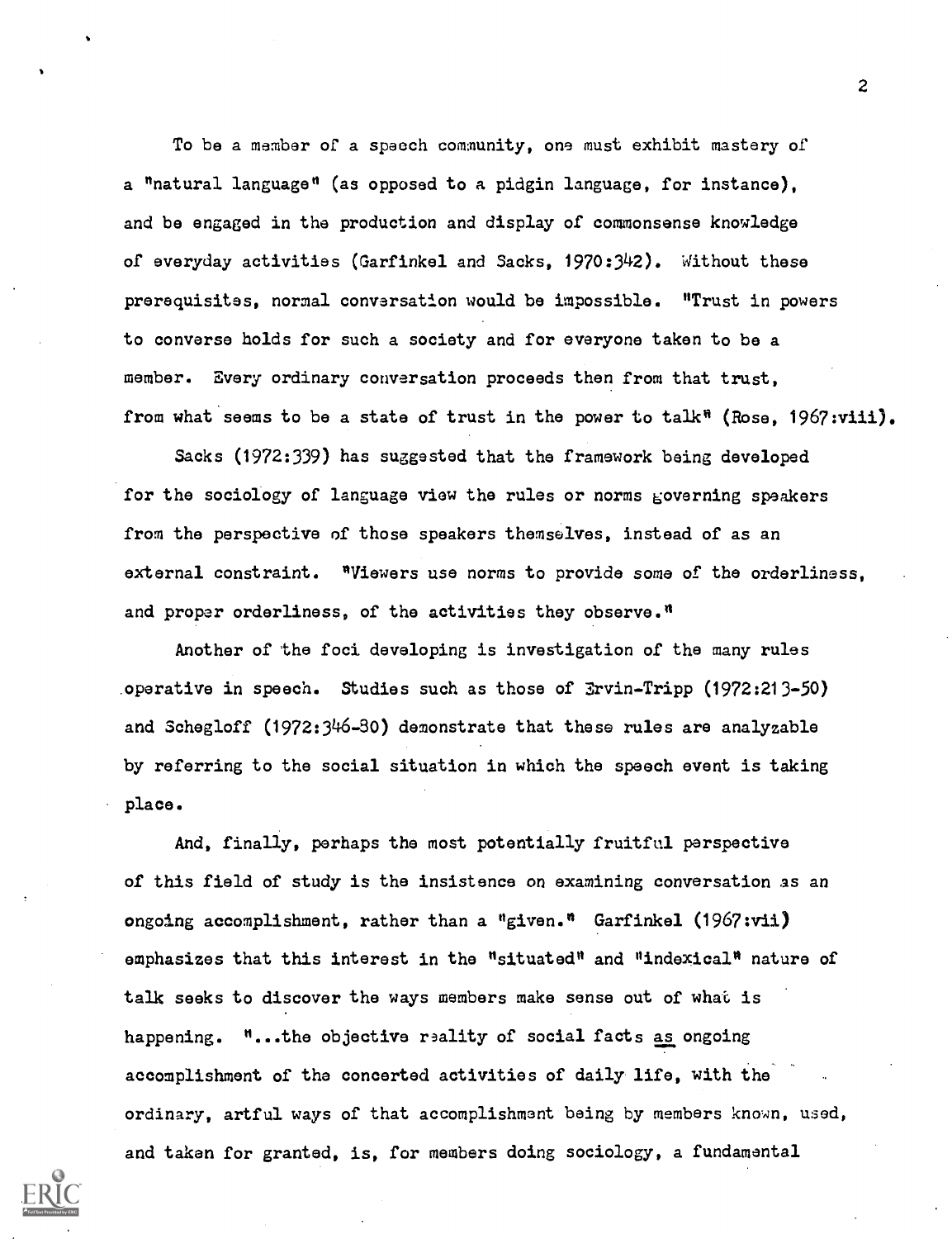phenomenon" (emphasis in original). The talk is "situated," meaning that it is only appropriate in its specific context at the time, place, and social occasion of its use. It is \*indexical" in that it describes or makes sensible the situation in which it is occuring. (See Garfinkel, 1967:1-34).

It is in light of these concerns that this study of a special case of language use is undertaken--two-way radio communication between pilots in the air and air traffic controllers using radar on the ground. The nature of this talk specifically designed to be an efficient means of communicating information exhibits several interesting differences from and similarities to ordinary natural conversations which are worthy of attention.

I am grateful to Floyd Fahey, Chie" of the Airport Traffic Control Tower at Denver Colorado's Stapleton International Airport, who provided about 90 minutes of tape recordings of routine two-way radio communications made during September and October of 1972.

# THE SETTING AND FORM OF AIR TRAFFIC COMMUNICATION

The setting of the conversations recorded is as follows: pilots of both small aircraft and large commercial jetliners are either approaching Stapleton Airport to land, or else are flying through the area to one of the smaller airfields in the Denver area. The air traffic controllers are located in a dark room at Stapleton Airport's ,Control Tower building. There are 10 radar screens, all connected to a computer. Each controller is responsible for directing a portion of the aerial traffic within a 25-mile radius of the airport. Two controllers

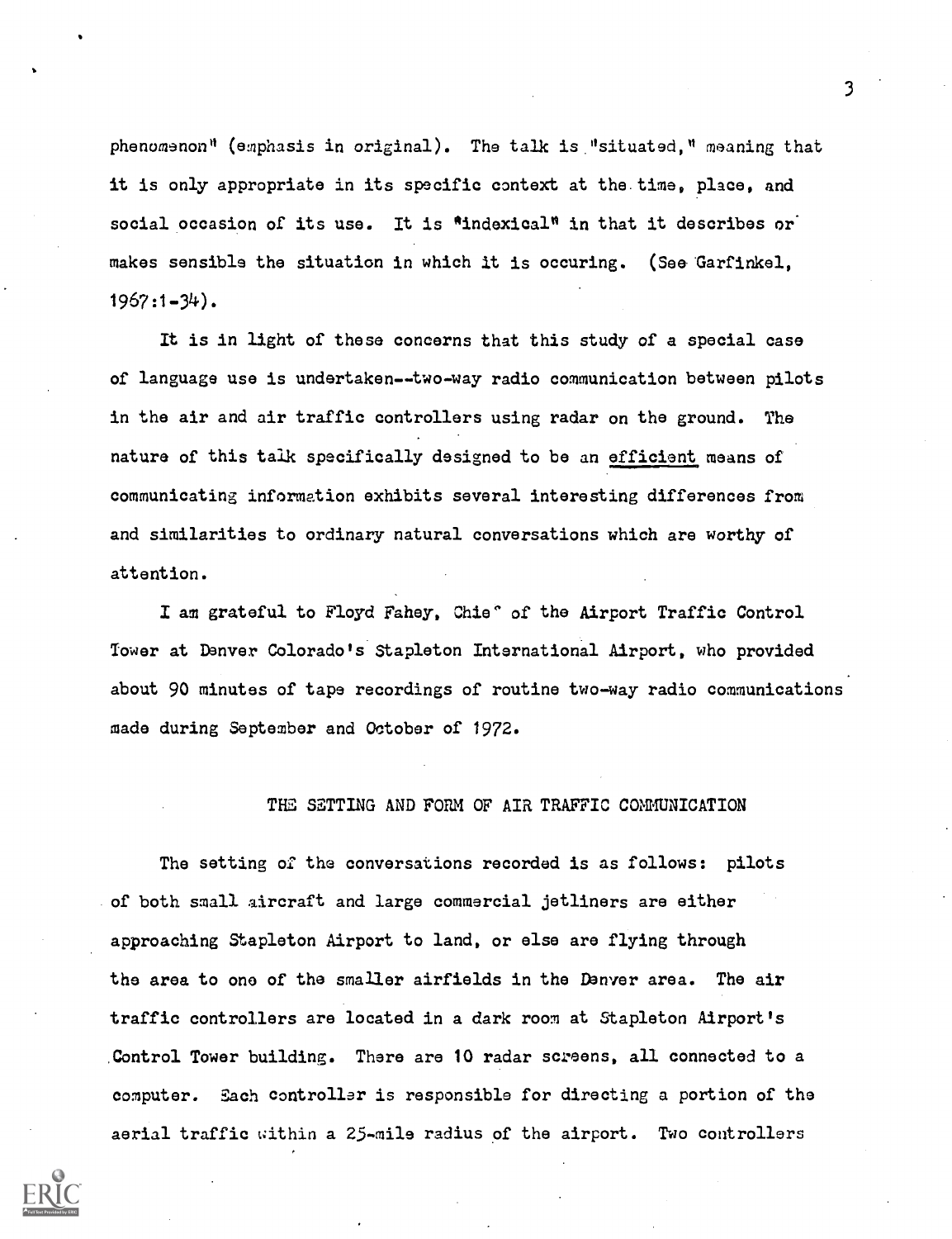direct arriving aircraft on "instrument" flight plans. These consist mainly of commercial airliners and business aircraft; In 1971, two more controllers were added to handle the arrivals of those planes not on instrument flight plans. This traffic consists mostly of small, private planes. While in the past, these pilots flying "visually" have been totally responsible for their own safety, they are now required to be in contact with the controllers. The service they receive is essentially the same as for the  $"instrument"$  flight traffic--instructions on the direction and altitude to fly, and notice of any other airplanes within close proximity of their flight path.

The materials presented here are verbatim transcripts of these conversations with the arrival controllers. The letter "C" indicates the air traffic controller is speaking via two-way radio. Tha numbers, such as 92S or 701 indicate that the pilot of the aircraft with that registration number is speaking. Following most excerpts of conversation are restatements and non-technical interpretations of what was said.

The use of two-way radios has been in wide use in commercial airliners since the 1930's, and in small private planes since the 1950's. With the increased crowding of the skies--there are over 100,000 aircraft registered in the United States, flown by about three-fourths of a million licensed pilots--attention has been given to the use of radios as a means.of promoting safe flight.

The subject of "proper" use of the aircraft radio is evident in many aviation publications. The basic Federal Aviation-Administration (FAA) manual for pilots, the Airman's Information Manual, has a section devoted to proper methods of contacting ground stations, identifying

4.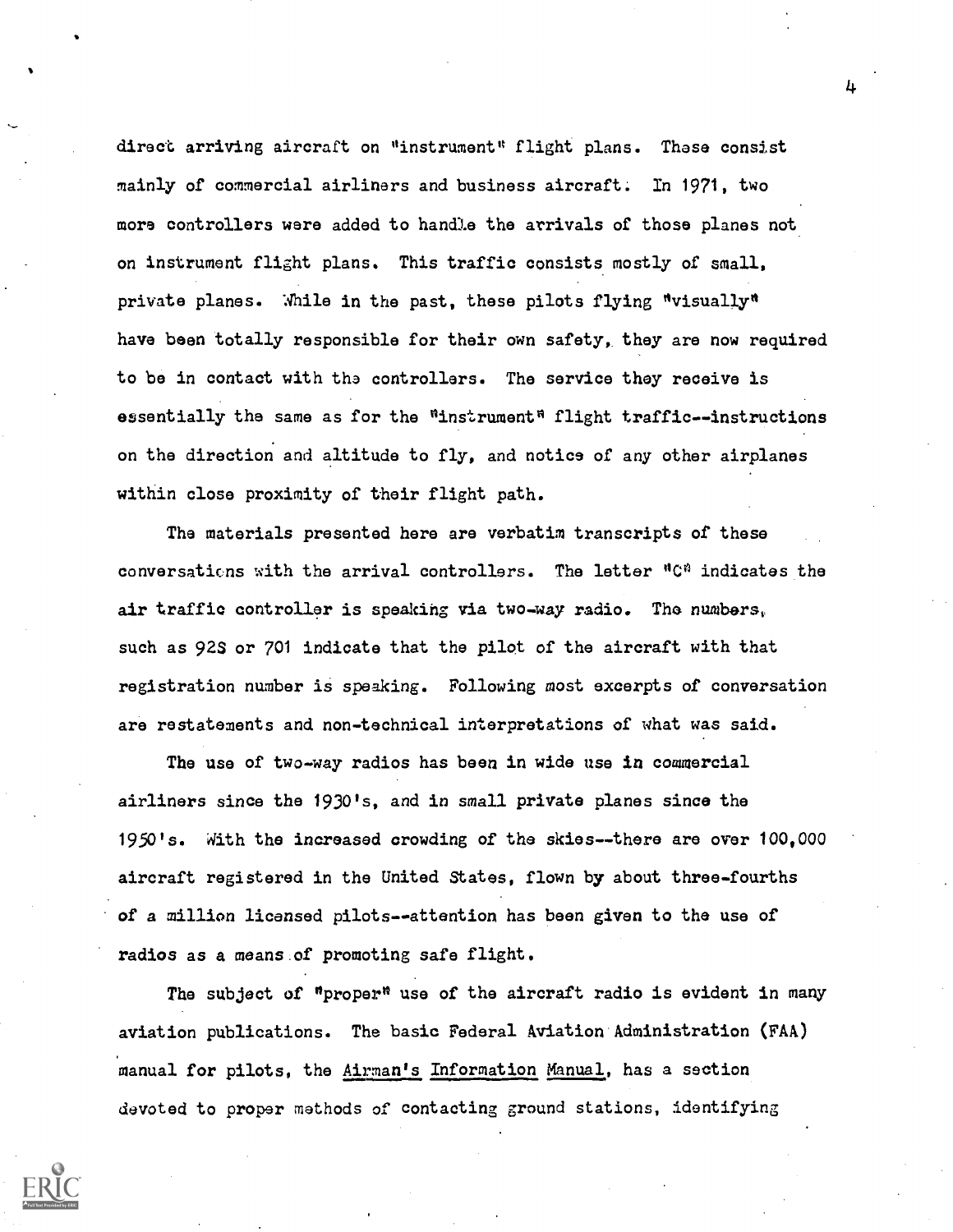one's aircraft, transacting the business, as well as the standard phonotic alphabet. This section is reporduced in Appendix I. Likewise, the FAA's Private Pilot's Handbook of Aeronautical Knowledge includes the same information, adding the admonition:

As already indicated, FAA recommends, and good operating practice demands, that pilots use their two-way radios for air-ground communications.... When he is ready to transmit, the pilot should hold the microphone close to his mouth. After giving thought to what he is going to say, he should speak in a normal tone of voice. Although the message may be phrased in his own words, certain radiotelephone phraseologies are commonly used to reduce the length of transmissions and provide uniformity....Remember, however, that it is not necessary for you to be thoroughly familiar with the standard phraseologies and procedures for air-ground communications. A brief call to any FAA station, stating your message in your own word3, will receive immediate attention (1965:146).

The form of all the conversations is the same: the "callup" or initial contact:and identification by the controller; special requests by the pilot (if any); flight instructions and traffic advisories by the controller to the pilot and acknowledgment by the pilot; and the "termination" or final instructions by the controller. The conversation flow may be depicted as follows:

|           | Pilot                                 | Controller                                   |  |  |  |  |
|-----------|---------------------------------------|----------------------------------------------|--|--|--|--|
| Phase I   | Callup                                | ">> Identification                           |  |  |  |  |
| Phase II  | Special Requests 4<br>$(1f \n{ any})$ |                                              |  |  |  |  |
| Phase III | Acknowledgment                        | Instructions and<br>STraffic Advisories      |  |  |  |  |
| Phase IV  |                                       | حفط<br>Termination and<br>Final Instructions |  |  |  |  |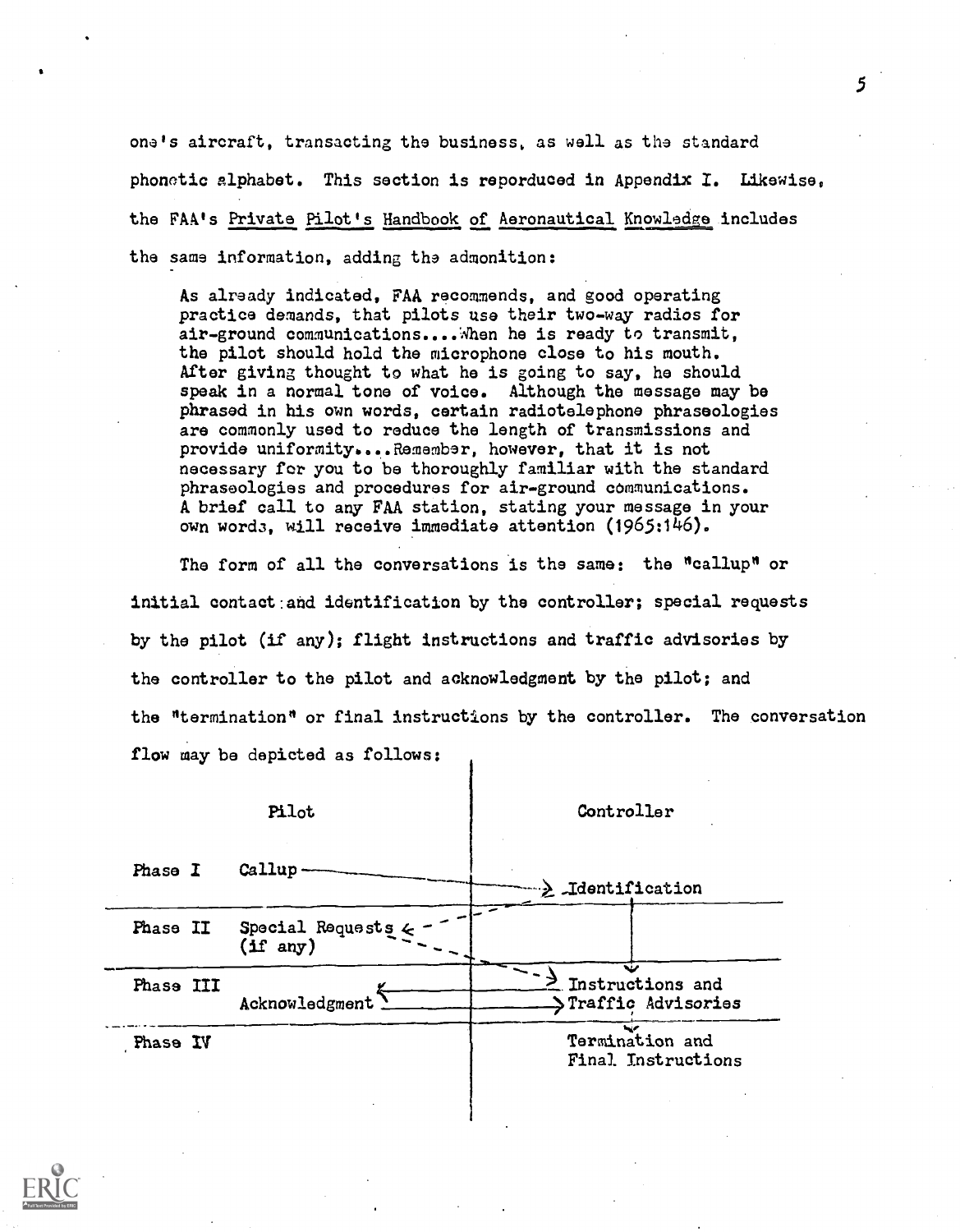# Phase I--The Callup and Identification

Pilots always initiate the callup, because with two-way radios, it is not possible to know who is listening to the radio frequency. The radio frequencies used by pilots are adjustable in the plane. Aircraft flying on instrument flight plans, such as commercial jetliners, have already been talking with other radar controllers, but as they approach Denver's Stapleton Airport, they are given instructions to contact the Denver radar facilities on the appropriate frequency. Meanwhile, for these planes, the computer attached to the radar screen has placed the airplane's flight number on the screen. dith the use of an automatic radio in the airplane called a transponder, the computer is able to "find" and identify the specific plane on the radar screen and track its movement. This machinery does much of the work formerly required of the controller himself. All the pilot must do is call the controller on his two-way radio to inform the controller that he has established radio contact. Typically, in'the callup, the pilot calls the controller and identifies his airplane number and his altitude, or height above sea level. If the computer has found the plane, the controller will repeat the plane number, and say "radar contact." For example:

- 1. 06V: Denver Approach, Turbo Commander 6-5-zero-6-Victor, 1-7 thousand.
- 
- 2. C: Turbo Commander 6-5-zero-6-Victor, Denver Approach Control. Radar contact. Confirm information Mike.

# Interpretation:

1. A pilot, flying an Aero Commander aircraft number 6506V, is informing Denver Approach Control (the name used for designating the controllers handling instrument flight traffic arriving in the 25-mile control radius from Stapleton Airport) that he is listening to that radio frequency, and flying at an altitude of 17,000 feet.

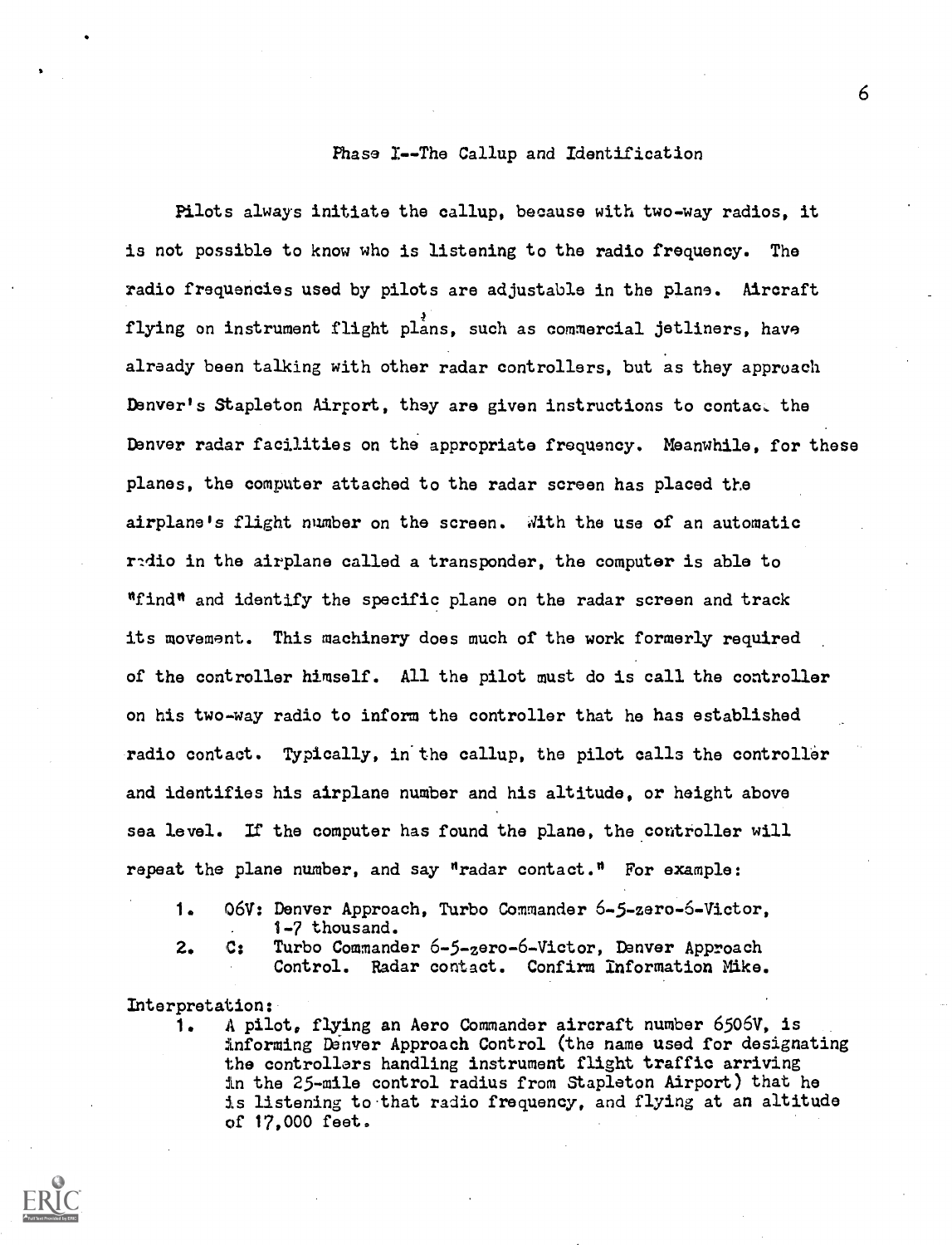2. The controller r3peats the plane number and identifies himself as Denver Approach Control. He confirms that the computer has found the airplane on the radar screen ("radar contact"). "Confirm Information Mike" is a request to the pilot to find out if the pilot has listened to a recorded weather and airport conditions report, which is broadcast on a different radio frequency. This continuous recorded message is similar to the "time and temperature" recordings on many telephone exchanges, and it eliminates the need for the controller to give each pilot the same information. This obviously allows the radio frequency to be used for the actual air traffic control.

For small planes flying visually, the process is not so simple. Most small planes do not yet have transponders, and so the controller must scan the moving dots on the entire radar screen to look for the aircraft. Often, after the pilot has identified himself and stated his direction and altitude of flight, the controller will ask him to make a turn, so he may observe which dot moves in that direction on the radar screen.

- 1. 32T: --Bonanza 5-3-2-Tango, 1-26-9.
- 2. C: Bonanza 5-3-2-Tango, Denver Radar. Do you have a transponder?
- 3. 32r: Uh, negative, sir. We are showing 26 D-M -E out on the . 1-9-5 degree radial of Denver, and we're on our way to Jeff co, uh, northbound--at 7 thousand 500.
- 4. C: --Tango, roger. What's your heading right now?
- 5. 32T: Haading right now is 3-2-zero.<br>6. C: You just about over Ar pahos C
- C: You just about over Araphoe County Airport?
- 7. 32T: --we should be west of that, sir.
- 8. C: OK, I observe one target heading directly over Arapahoe County Airport, and, uh, you say on the Denver 1-95 radial?
- 9. 32T: That's affirmed.
- 10. C: Turn right, heading 3-6-zero for 30 seconds. This turn for identification. Denver altimeter 3-zero-2-1.
- 11. C: --radar contact. 26 miles south, a little southeast of Jefferson County Airport. Resume normal navigation. Report if you change altitude.
- 12. 32T: 3-2-Tango.



 $7 \pm 7$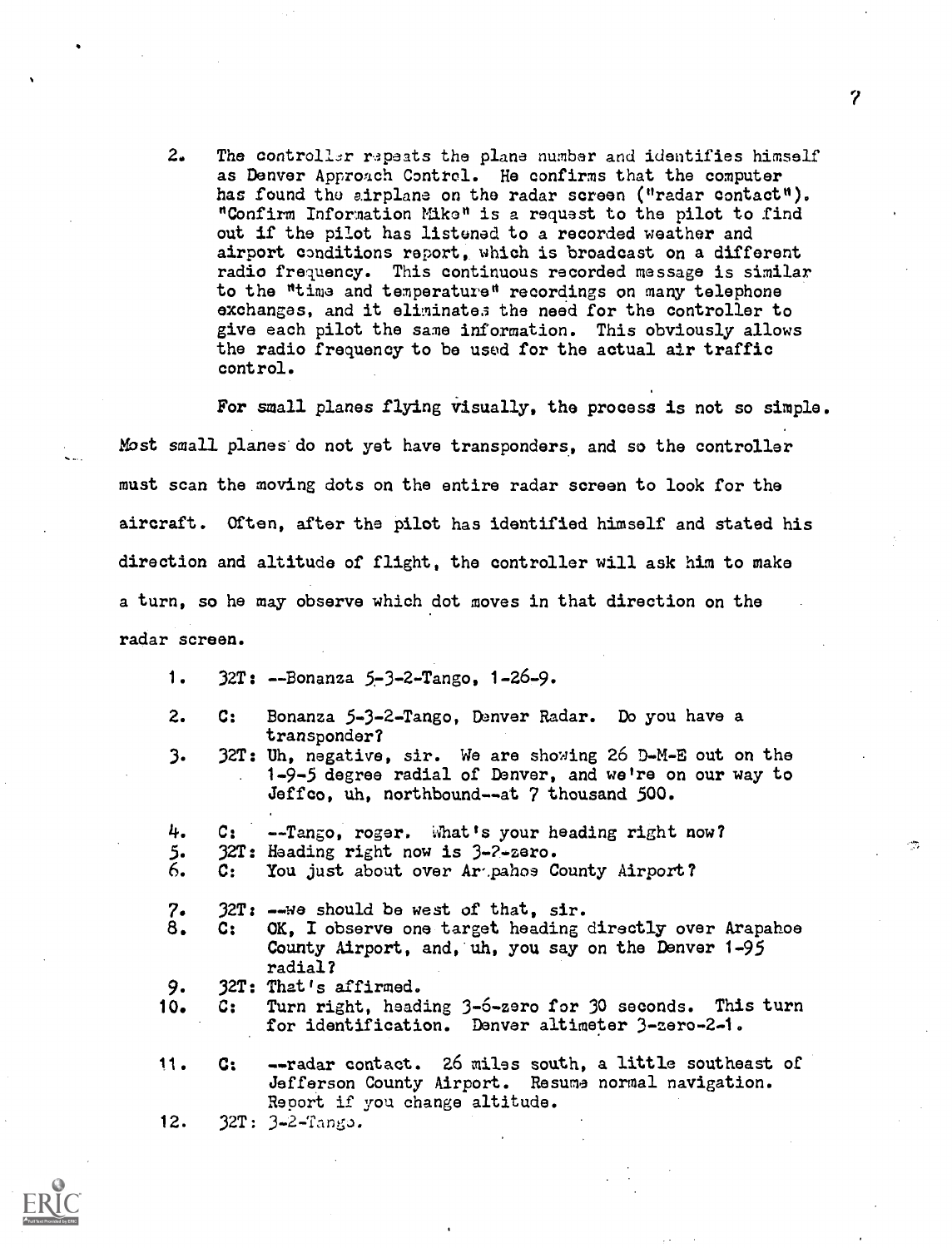# Interpretation:

- 1. The pilot of Bechcraft Bonanza number 532T initiates a callup to Denver Radar, the name of the radar controller handling airplanes not on instrument flight plans. "1-26-9" indicates. to the controller that the pilot's radio receiver is tuned to a frequency of 126.9 MHz.
- 2. The controller repeats the aircraft number and identifies himself. Ho then asks the pilot of the plane is equipped with a transponder, the automatic radio which allows the computer to track the plane.
- 3. The pilot replies that he does not have a transponder ("negative, sir"). He then tries to pinpoint his location so the controller may spot the plane on radar. "26 D-M-3 out on the 1-9-5 degree radial of Denver" is a position report stating the plane is 26 nautical miles from the Denver navigational radio beacon. He informs the controller that he is heading toward Jefferson County Airport ("Jeffoo"), near Stapleton Airport, and that he is flying north at an altitude of 7,500 feet.
- 4. The controller repeats the plan number and acknowledges that he understands the information ("roger"). He asks for the plane's direction of flight.
- $5.$ The pilot answers that he is flying approximately northwest, on . a compass heading of 320 degrees.
- 6. The controller asks the pilot if he is near the Arapahoe County Airport, south of Stapleton.
- 7. The pilot says he is west of that airport.
- 8. The controller says he sees a plane on radar ("one target") directly over the airport, and asks for confirmation of the plane's direction from the Denver radio beacon.
- 9. The pilot confirms the direction.
- 10. The controller instructs the pilot to turn to the right to a northerly direction for 30 seconds. "This turn for identification" tells the pilot that the controller merely wants to observe his radar screen to see which dot moves in that direction. "Denver altimeter 3-zero-2-1" is to tell the pilot what the barometric pressure is at the airport, so the pilot may adjust his altimeter, the cockpit instrument which measures height above sea level.
- 11. After a pause, the controller informs the pilot that he is now located on radar, in a position 26 mils southeast of Jefferson County Airport. "Resume normal navigation" tells

8

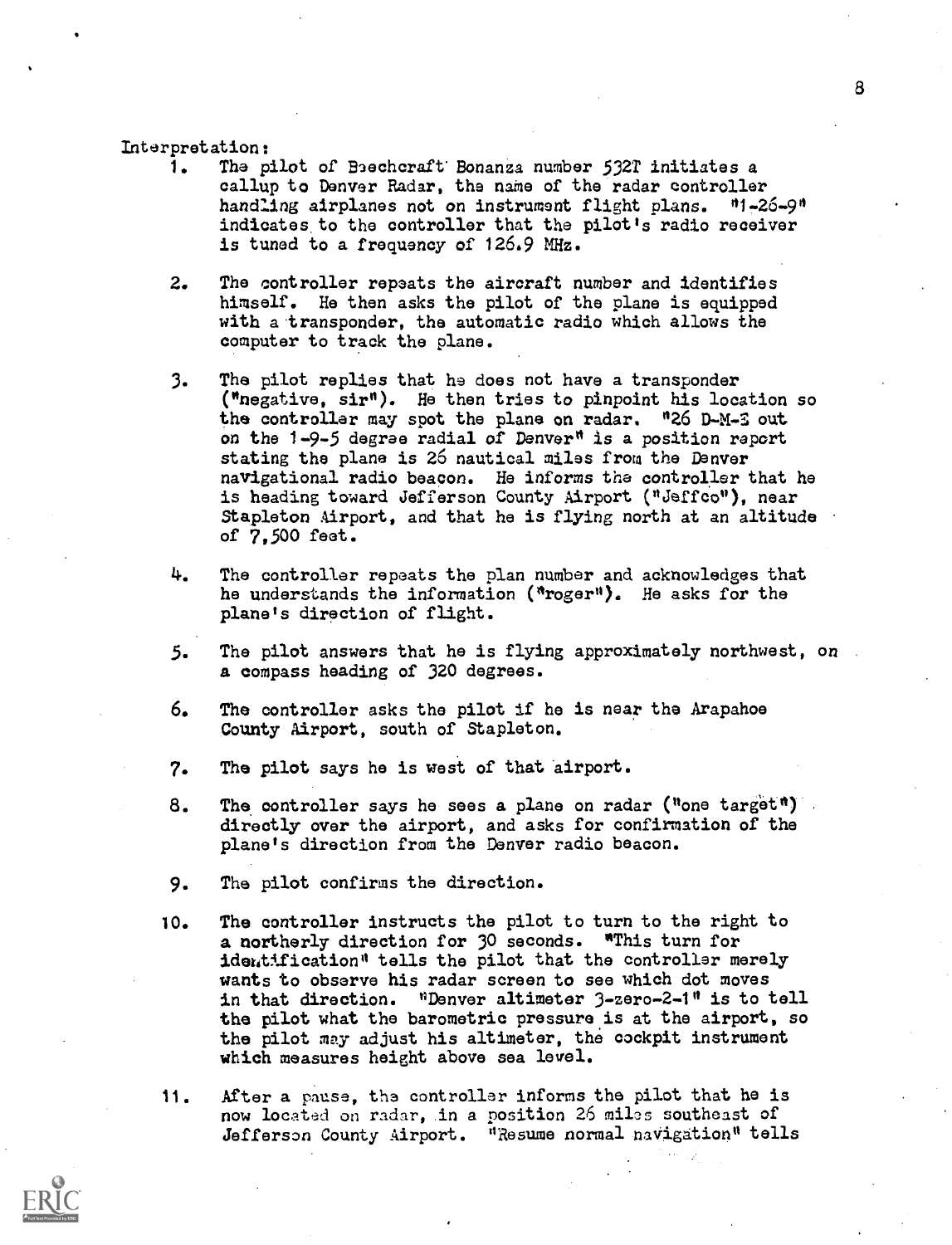the pilot he may turn tack to his original northwest heading to fly to the airport. Also, if the pilot climbs or descends, he must report the change to the controller.

12. The pilot, by repeating his aircraft number, acknowledges that he has understood all the information and instructions.

Phase II--Special Requests (If Any)

After the callup aad identification, there are occasionally special requests by the pilots. Most often, the pilot merely asks without any preliminaries, as in the following case:

- 1. 14F: --Baron 1-1-4-Fox.
- 2. C: Baron 1-1-4-Foxtrot, Denver Radar.
- 3. C: --Baron 1-1-4-Foxtrot, Denver Radar.<br>4. 14F: Yes sir, we are about, uh, a mile so
- 14F: Yes sir, we are about, uh, a mile southeast of Cherry Creek Dam and we're just, uh, coming up on 8 thousand. Landing Stapleton. We'd like to get a transponder check, sir.
- 5. C: November 1-4-Foxtrot, roger. Uh, stand by just a moment. We're having a little difficulty as it would be, uh, with our transponder at Stapleton now. We'll have it fixed in just a second. We'll make a check for you...

Interpretation:

- 1. The pilot initiates the callup, identifying himself as Beechcraft Baron number 114F.
- 2. The controller responds with the plane number and identifies himself.
- 3. The controller repeats his transmission, because the plane did not answer.
- $k$ . The pilot identifies his position ("a mile southeast of Cherry Creek Dam") and his altitude as 8,000 feet. He says he intends to land at Stapleton Airport and would like to test his transponder.
- 5. The controller says that it will be possible after a short delay, due to equipment failure.

Sometimes, however, the pilot will ask permission to make a special request, as in the following transmission:

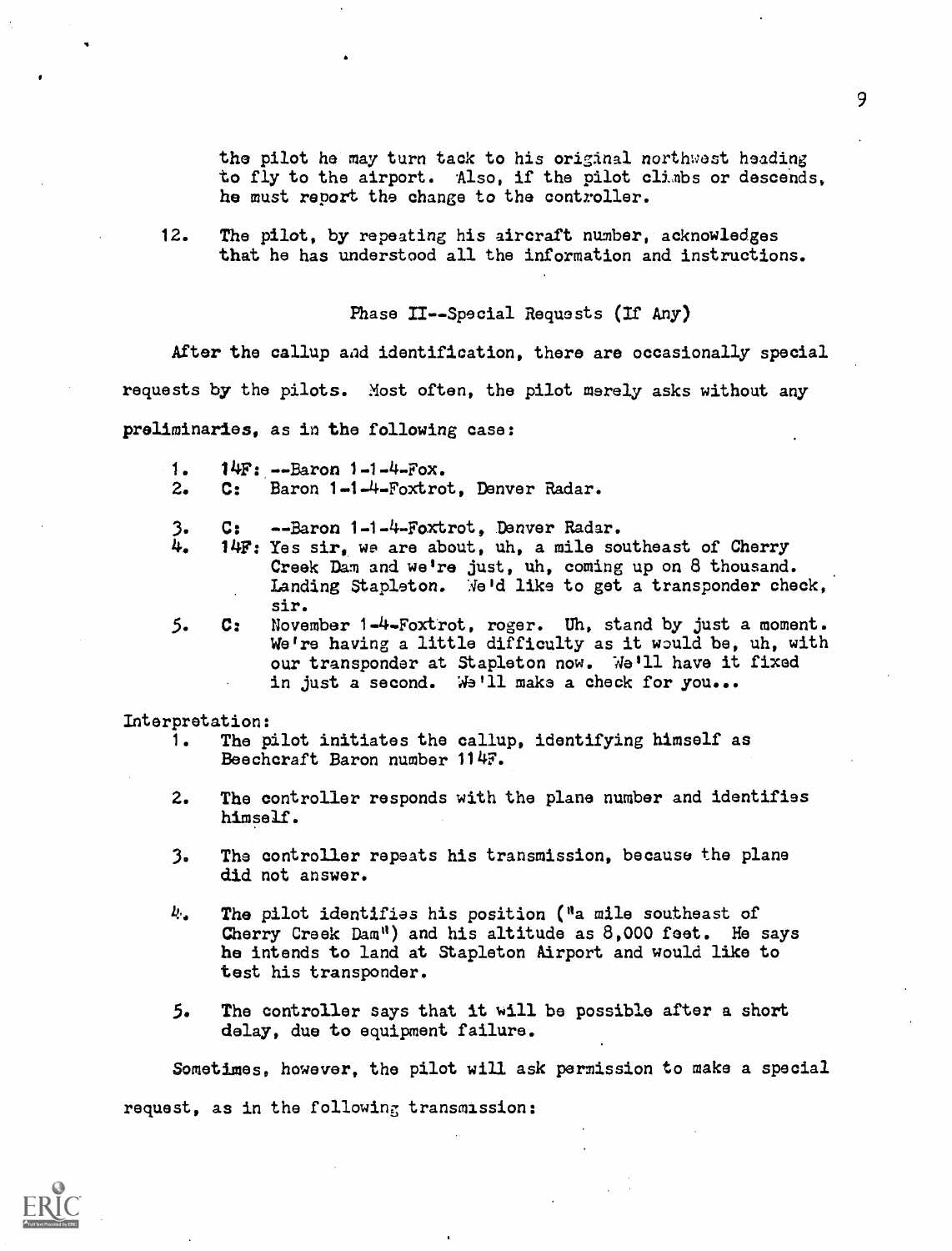- 1. 705: Roger, set 3-zero-1-8. I've got a request.
- 2. C: And November Juliett-7-zero-5, go ahead.<br>3. 705: Uh. roger. we'd like to fly over. uh. ar
- 3. 705: Uh, roger, we'd like to fly over, uh, around this altitude'd be fine over in the vicinity of Lowry, and look at it, look down at it and get myself set up for this flyover.
- 4. C: November Juliett-7-zero-5, roger. Maintain 1-1 thousand...

Interpretation:

- 1. Navy jet NJ705, after speaking to the controller on other matters, acknowledges the barometric setting for his altimeter as  $30.18$  inches of mercury ("Roger, set  $3$ -zero-1-8"). He then informs the controller of his wish to make a special request.
- 2. The controller tells the pilot to proceed.
- 3. The pilot asks for permission to deviate from his flight path while remaining at his present attitude, in order to fly over Lowry Air Force Base for a visual inspection. This is in preparation for a "flyover"--a formation flight of planes during a military ceremony.
- 4. The controller agrees to allow the request, and tells the pilot to remain at the present altitude of 11,000 feet.

Phase III--Instructions, Advisories, and Acknowledgments The majority of two-way radio communications of this type is devoted to flight instructions and traffic advisories. The instructions consist of commands to the pilot to tune his transponder, climb or descend, speed up or slow down, turn right or left, and the like. Afte:' each of the controller's transmissions, the pilot is compelled to acknowledge that he has understood the command, and will comply with it. The most common ways of doing this are to say "roger," "wilco," or to repeat the instructions or the aircraft number. The following conversation contains a typical array of instructions by the controller to the pilot:

- 1. 34Ft Denver Approach, King Air 3-4-Fox, out of 13-point-4 with Juliett.
- 2. C: King Air 3-4-Fox, stand by....

3. --3-4-Fox, radar contact. Say altitude.

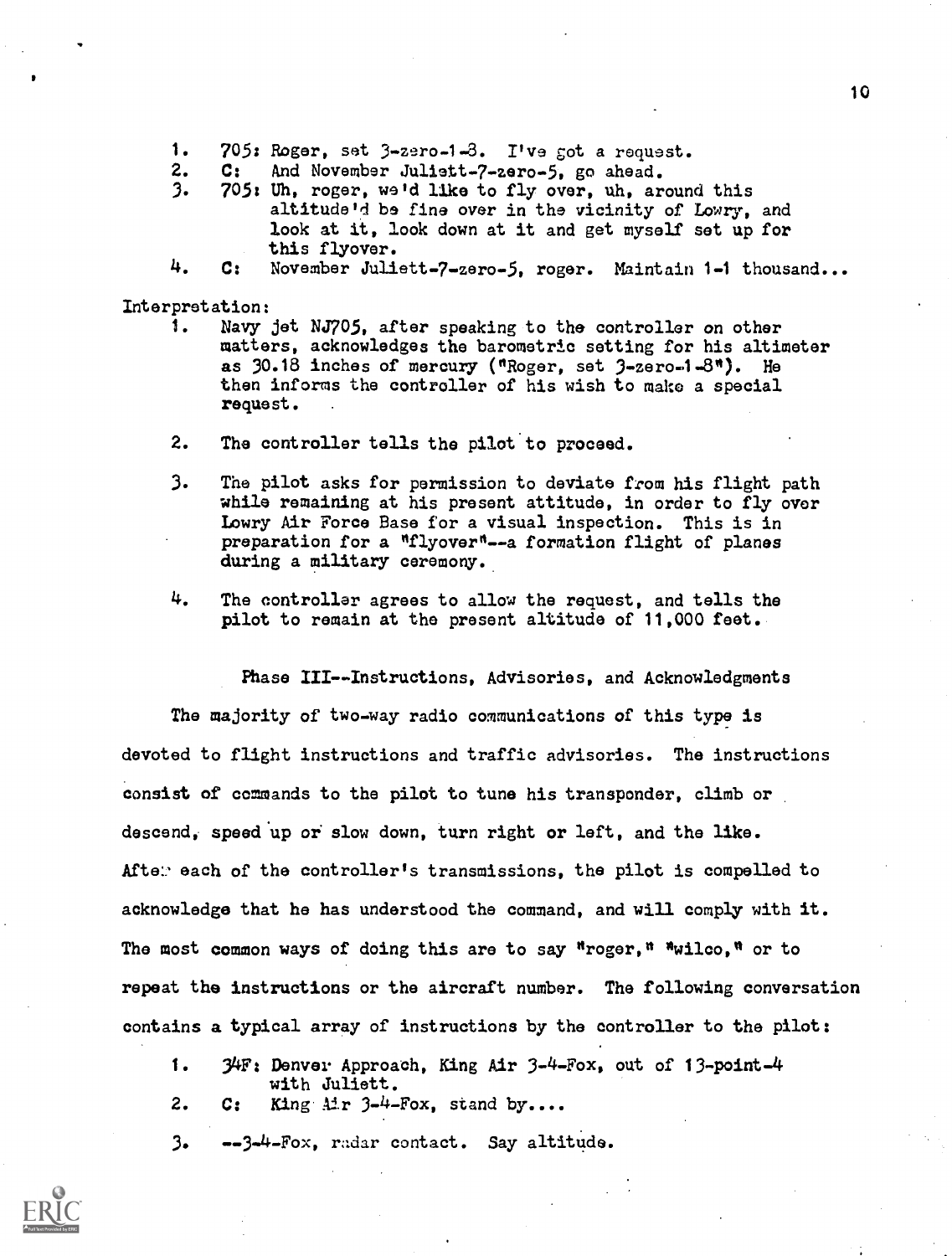4. 34F: Uh, we're out of, uh, 1-2-point-8, sir, and we have Juliett. 5. C: King Air 3-4-Fox, descend and maintain 1-1 thousand. Turn left, heading 1-7-zero, vector runway 2-6-right. 6. 34F: Left 1-7-zero. Vectors 2-6-right. Down to 1-1 thousand. 7. C: Sir.... 8. 34F: 3-4-Foxtrot, 1-1 thousand. 9. C: OK. King Air 3-4-Foxtrot; roger. Turn left, heading 1-4-zero. 10. 34F: Uh, left, 1-4-zero. 11. C: 3-4-Fox, turn right to heading 1-5-zero. 12.. 34F: Right, 1-5-zero.... 13. C: King Air 3-4-Fox, maintain 8 thousand, turn left, heading 1-2-zero. 14. 34F: Left, 1-2-zero. Down to 8 thousand. We're out of 11.<br>15. C: Roger. C: Roger. 16. C: --Fox, turn right to heading 1-7-zero. Report altitude. 17. 34F: OK, sir. Were out of 10. Right to 1-7-zero.

# Interpretation:<br>1. The p

- The pilot of Beechcraft King Air number 34F calls Denver Approach Control, indicating he has just descended from an altitude of 13,400 feet ("out of 13-point- $4$ "). He is descending on the instructions of another radar controller. "With Juliett" means the pilot, has listened to Information Juliett, the previously described recorded weather and flight information which is broadcast on another radio frequency.
- 2. The controller responds, and asks the pilot to wait momentarily.
- 3. After a pause, the controller indicates that he has located the plane on the radar screen ("radar contact"). This was done automatically with the transponder and the computer attached to the radar. He then asks the pilot to tell his altitude.
- 4. The pilot says he is descending from 12,800 feet, and repeats that he has Information Juliett.
- 5. The controller tells the pilot to continue descending and level off at 11,000 feet. At the same time, the pilot is told to turn to the left to a compass heading of 170 degrees--very close to south. He is also told that he is being guided to a landing on runway 26-Right at Stapleton Airport.
- 6. The pilot repeats the new compass heading, the runway being used, and his new assigned altitude.

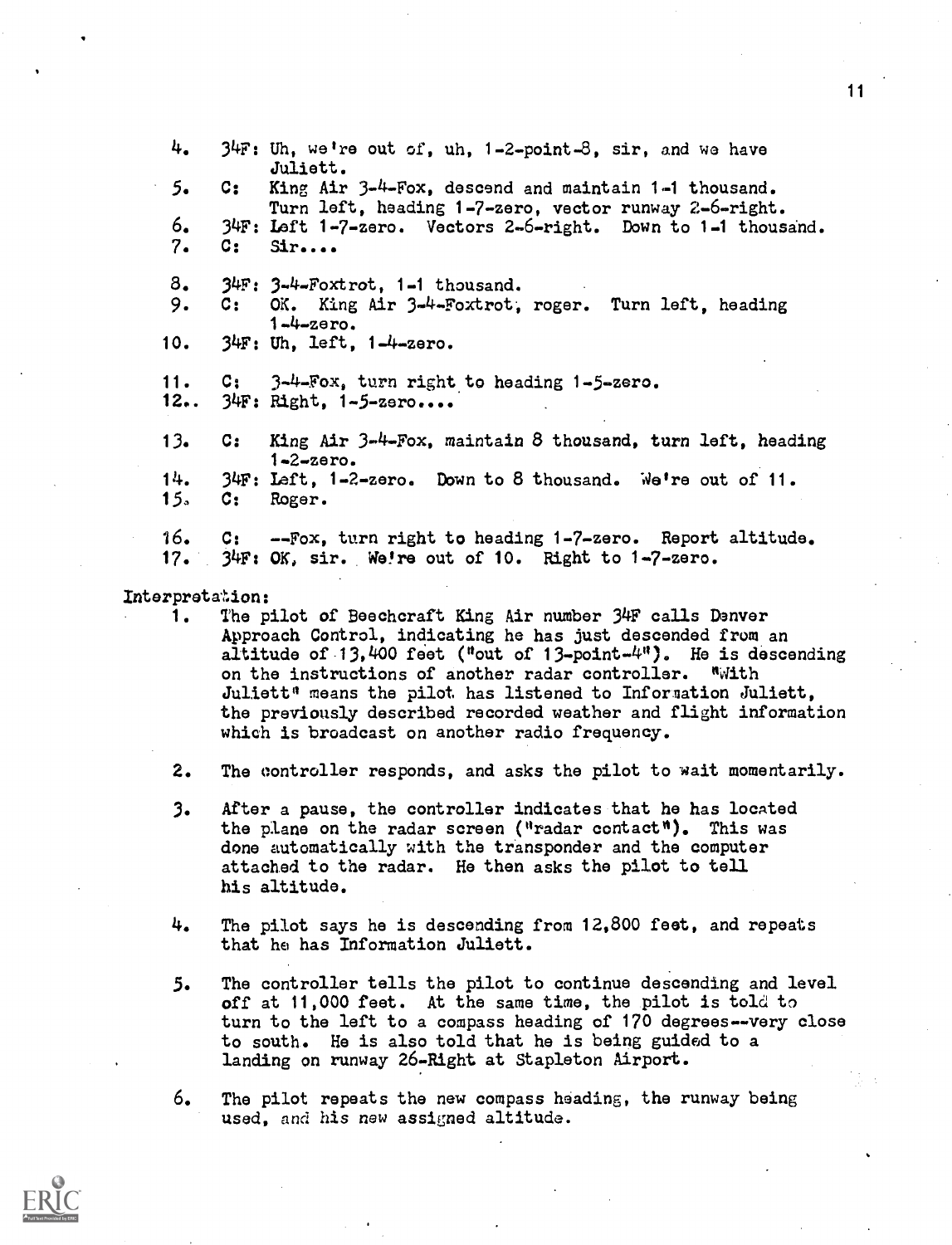- 7. The controller merely signifies the correctness of the pilot's understanding of the instructions.
- 8. The pilot, after identifying himself, informs the controller that he has descended and is now flying level at 11,000 feet.
- 9. The controller, after confirming that he understood what the pilot said ("roger"), tells him to turn to the left to a new compass heading of 140 degrees.
- 10. The pilot repeats the instructions, to confirm them.
- 11, The controller tells the pilot to turn to the right, to a new compass heading of 150 degrees.
- 12. The pilot repeats the instructions, to confirm them.
- 13. The controller tells the pilot to descend and level off at 3,000 feat, and at the same time turn to the left, to a new heading of 120 degrees.
- 14. The pilot repeats the instructions, and tells the controller he is beginning to descend to 8,000 feet from the present altitude of 11,000 feet.
- 15. The controller acknowledges that he has understood ("roger").
- 16. The controller tells the pilot to turn right, to a heading of 170 degrees, and asks to know the plane's altitude.
- 17. The pilot reports he is descending from 10,000 feet, and repeats the instructions to turn right to 170 degrees.

During the previous exchange, the instructions, information, and confirmations are conducted with an ease and rapid pace which leaves the uninformed listener wondering how sense can be made from the talk. But, for the pilots and controllers, this is nothing more than routine "shop-talk," a skill developed over thousands of hours of experience.

Another major part of air traffic conversation consists of traffic warnings to pilots when other planes are in proximity. These traffic advisories take the form of the controller telling the pilots where the other plane is, relative to the pilot's direction of flight. The pilot is imagined to be sitting in the middle of a horizontal clock face,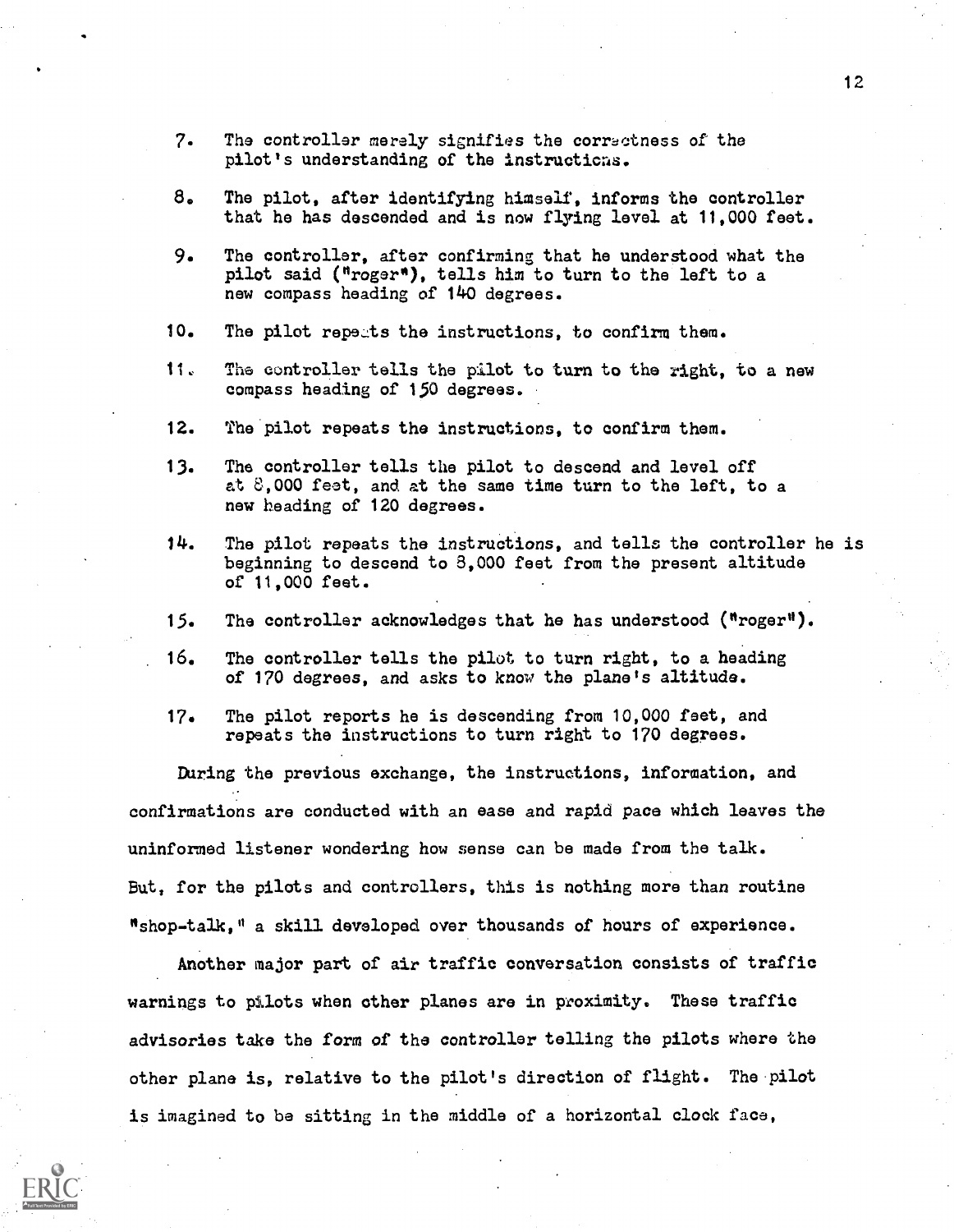and always facing 12 o'clock. Three o'clock is directly to his right, 9 o'clock to his left, and so on. Then, the distance of the other plane. is given to the pilot, along with the direction of flight, and his relative speed (usually either "fast" for jots and "slow" for small planes). Again, these advisories call for an acknowledgment by the pilot, usually whether or not the pilot sees the other aircraft.

- 1. C: Niner-2-Sierra, traffic at 1. o'clock, 3 miles, eastbound, is at 7 thousand, climbing.
- 2. 92S: Roger, I have him. 9-2-Sierra....
- 3. C: 9-2-Sierra, do you sae the Cessna at 1 o'clock and 3 miles, eastbound, 7 thousand? 4. 92S: Uh, negative. 9-2-Sierra....

Interpretation:

- 1. The controller tells the pilot of aircraft number 92S to look in front and slightly to the right ("1 o'clock"), at a distance of 3 miles, for a plane going in an easterly direction at 7,000 feet and climbing.
- 2. The pilot tells the controller he has spotted the other plane.
- 3. The controller asks if the pilot sees a Cessna brand plane in front and slightly to the right, at a distance of 3 miles, going east at 7,000 feet.
- 4. The pilot replies that he does not..

The ability to deal with these traffic advisories seems to represent one of the more difficult tasks for pilots, particularly novices. Often, the pilot will not comprehend all the information, and will usually ask that it be repeated:

- 1. C: ...9 -5- Tango, traffic at 10 o'clock, 2 miles, southbound, below you, 61 hundred--6 thousand 100 feet.
- 2. 95T: 9-5-Tango, be advised, uh, you'll have.to say it again, over.
- 3. C: OK, just, uh, at your 11 o'clock, less than a mile now. (No response from  $95T$ .)

Interpretation:

1. The controller informs the pilot that another plane is to the pilot's left ( $"10$  o'clock"), at a distance of 2 miles, going south, below the altitude of  $95T$ , at  $5,100$  feet.

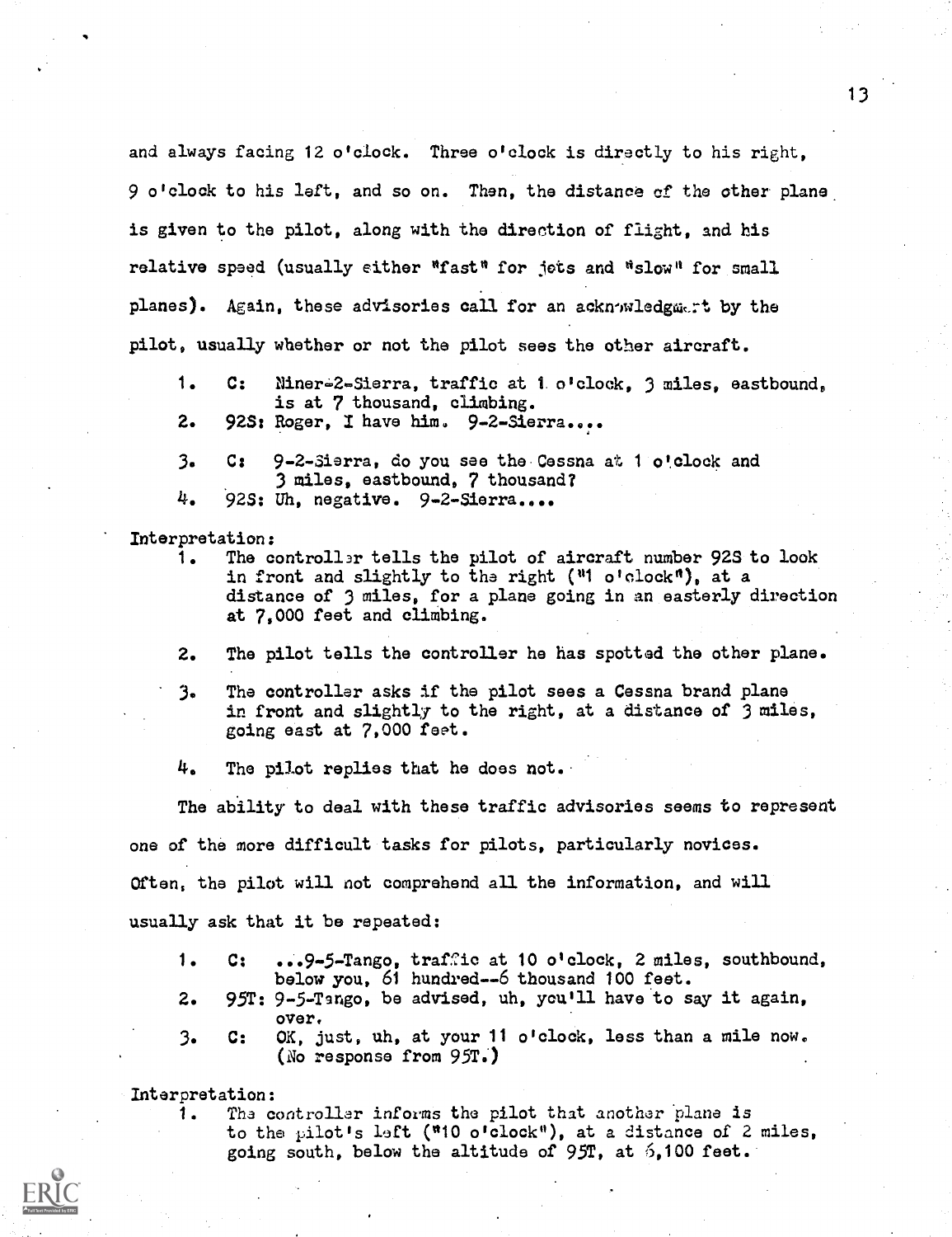- 2. The pilot did not understand the broadcast, and asks for it to be repeated.
- 3. The controller says the plane is now in front of 95T and slightly to the left ("11 o'clock"), at a distance of less than 1 mile.

# Phase IV--The Termination

The termination marks the end of communications between the controller and pilot. In the examples presented here, the pilots who are preparing to land ara given "final approach" instructions to the airport. The pilot is told what type of landing approach to make-by instruments or visually--and when to change radio frequencies. Before landing, the pilot is guided by the control tower controllers, the men in the glass-enclosed buildings who visually guide planes within a distance of 5 miles from the airport. Once again, an acknowledgment from the pilot is required.

- 1. C: TWA 431, cleared visual approach, runway 2-6-right, and call Denver Tower over Skyranch, 1-1-3-point-3. Traffic is a Cessna at 7 thousand 500 feet, 2 o'clock, 5 miles. He'll be passing in front of you, over Fitzsimons Hospital, southbound.
- 2. 431: OK, thank you..

Interpretation:

1. The controller tells TWA Flight 431 that the pilot is allowed to approach the airport visually, without instrument guidance, to land on runway number 26-Right. He must change his radio frequency to talk to "Denver Tower" when he reaches Skyranch Airport, 5 miles from Stapleton. The radio frequency for Denver Tower is 118.3 MHz. In addition, there is a Cessna aircraft flying at 7,500 feet, to the pilot's right ("2 o'clock") at a distance of 5 miles. The other plane will be passing Fitzsimons Hospital, a prominant landmark, as he flies south.

Thus, the standard format of this type of two-way radio communication between pilots and controllers is: the callup and identification; special requests (if any); instructions, advisories, and acknowledgments; and termination of communications between the two.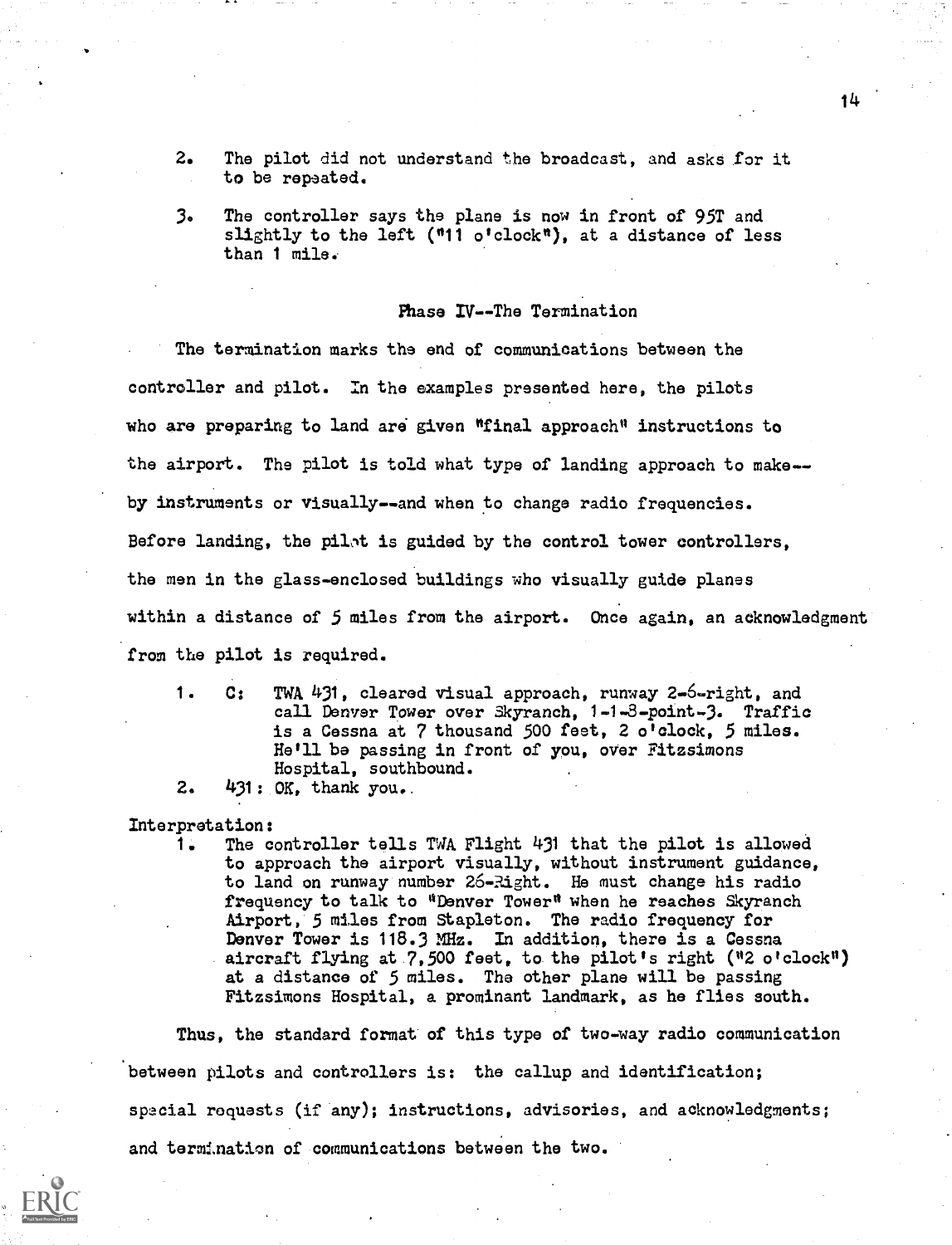# SOME DIFFERENCES BETWEEN "NATURAL" AND AIR TRAFFIC CONTROL CONVERSATIONS

Perhaps the primary difference between natural conversations and air traffic language is the fact that, by design .and intent, air traffic language is designed to be efficient--that is, to express the most information possible accurately within the shortest possible time.

The need for efficient communications can be illustrated easily. Suppose two jets are traveling directly toward each other, each at 180 miles per hour (a speed routinely used near airports, and actually slow by jet standards). If a radar controller sees the situation un his radar screen when they are one mile apart, he must analyze the problem, broadcast the information, and the pilot must take evasive action--all within 10 seconds to avoid a collision.

It is an sxpressed.goal of the air traffic control facilities to promote safe flight by efficient use of the radio. During flight training, pilots are instructed to restrict their conversations strictly to "the work" at hand. Yet, as this paper demonstrates later, this professed goal is not attained, either by pilots or controllers, indicating the presence of other understandings on the part of both as to the nature of two-way radio communications.

Consider how much information must be expressed to a pilot by the controller. Four distinct dimensions of flight are involved--speed, direction, altitude, and climb or descent. Pilots are given instructions regarding all four of these realms. And, commands such as "turn left, heading 1-7-zero degrees, descent to 8 thousand feet, slow to 1-8-zero knots" contain what must be considered an irreducible amount of verbal symbols, at least within the present technology. It must be noted that

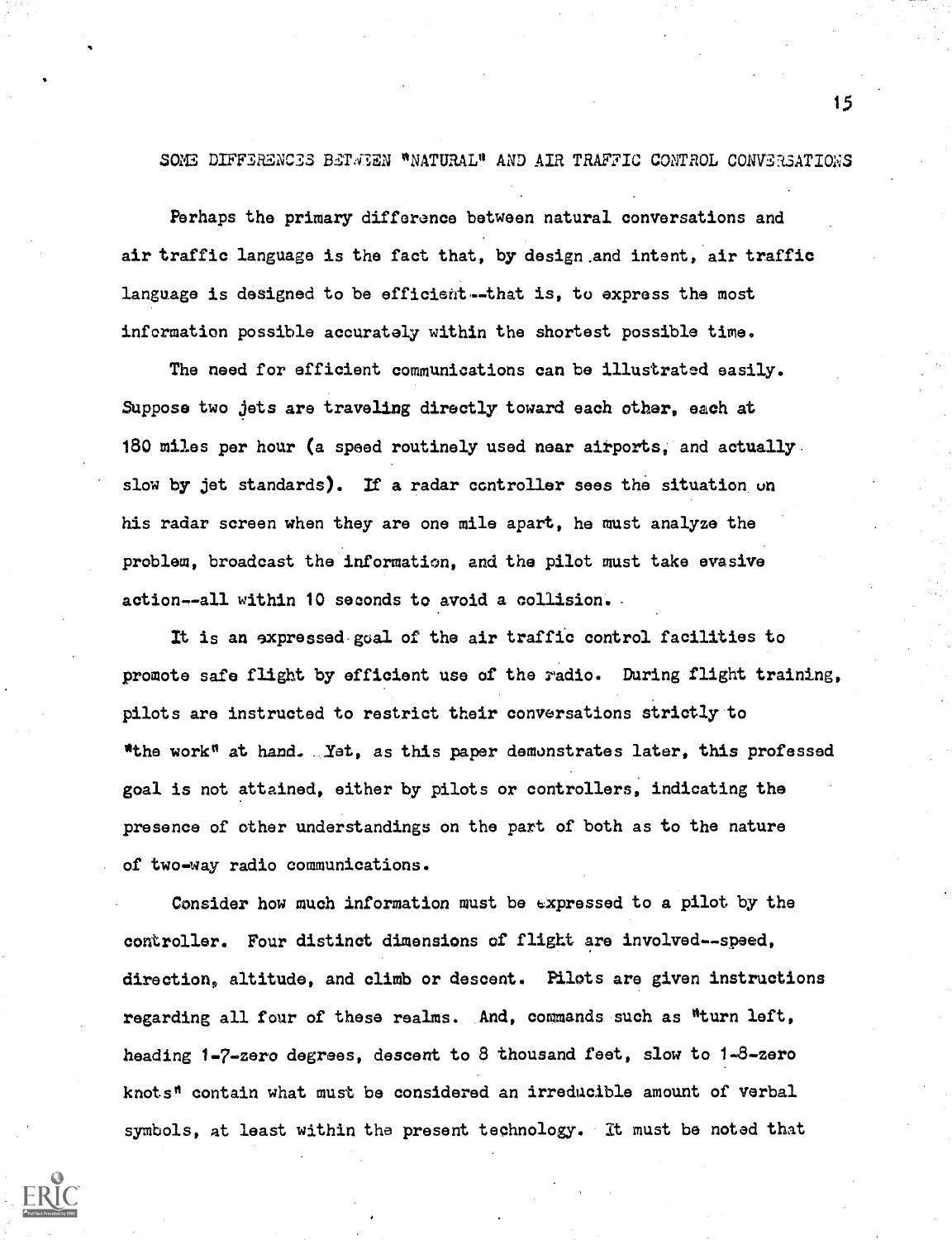research is being conducted into the possibilities of completely automated flight, controlled by computers on the ground, with pilots and controllers acting only as monitors of the electronic equipment.

A principal way that the desire for efficiency can be seen is by considering the standardization of "style." It appears to be thought that if the "style" of the communication remains fixed, the listener can concentrate on the "content" of the message. Presumably the repetitious format and order of presentation of information allows this part of the communication to become a "background feature." taken for granted and not noticed by the conversants unless trouble occurs. The traffic advisories, for instance, routinely occur in the following order: direction from the pilot (expressed with reference to the imaginary horizontal clock face), distance from the pilot, the other plane's direction of flight, a description of the other plane, and the relative speed ("fast" or "slow") or altitude, and climb or descent pattern.

- C: OK, at 12 o'clock, 4 miles, westbound, a Continental jet descending.
- C: Miner-1-Whiskey, roger. 7 thousand would be better. Traffic at 10 o'clock, 4 miles, eastbound, a D.C.-10, high, climbing.
- C: --Tango, traffic 1 o'clock, 2 miles, southeastbound, altitude unknown.
- C: Eh, roger, understand. Watch for military traffic at 12 o'clock, 1 mile, southeastbound, moderate speed, and 12 o'clock, 2 miles, turning, uh, westbound, fast moving.

Since there is so much information presented rapidly, at a time when the pilot may be busy with other tasks besides actually flying the airplane, the routine presentation of information in the same order, as in the above excerpts from several conversations, allows the pilot to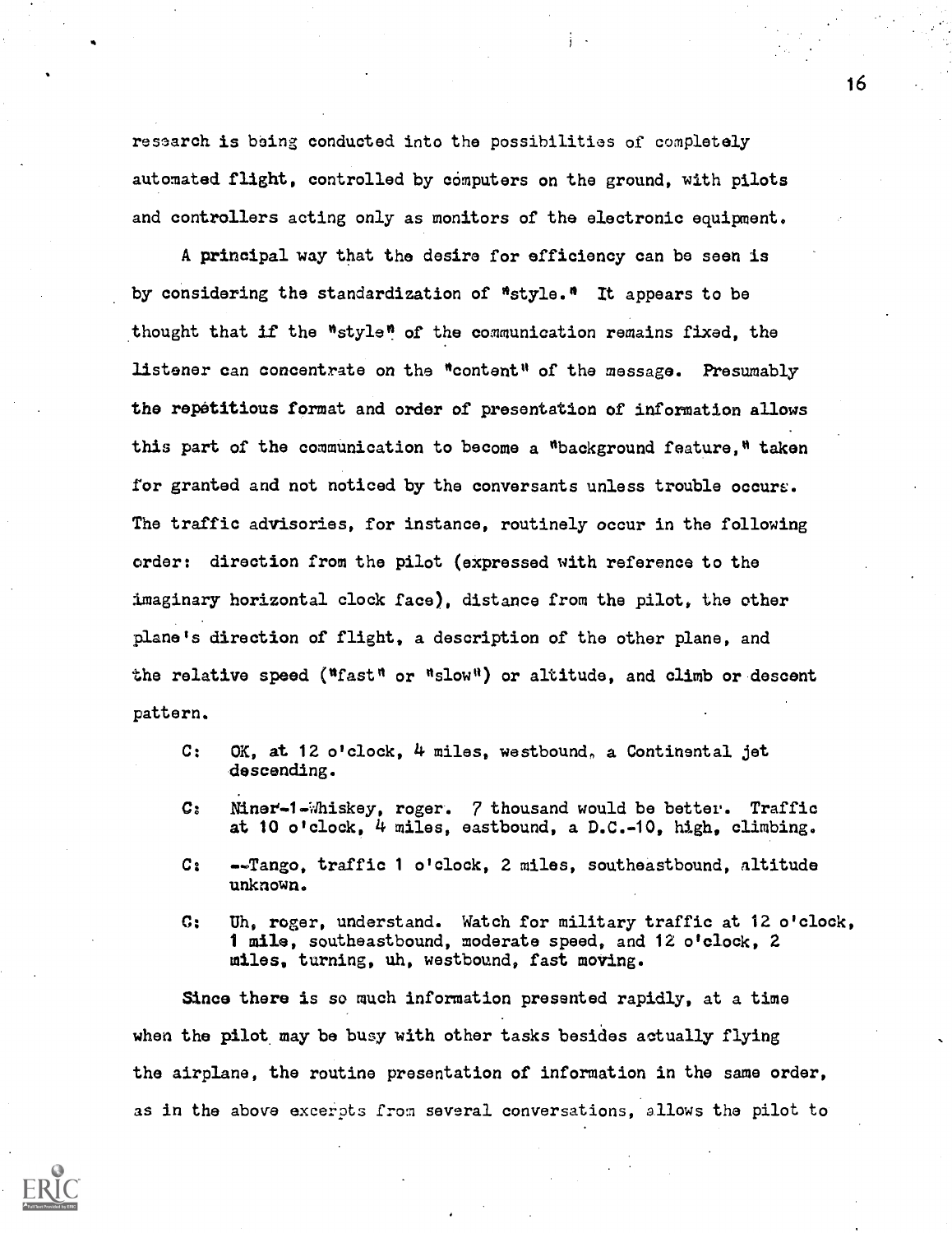have the expectation that information will be presented in the same order. So he may concentrate on the information itself, the "content," while disattending to the "style," as illustrated here by the same order of presentation. Expressed another way, "creativity of expression" by either the pilot or the controller could have negative consequences in this situation.

A second difference between natural conversations and radio communication is that there is never any face-to-face communication between pilots and controllers. Hence, the kinesic and parakinesic dimensions of communication- the subtleties of gesture and body movement--are missing. In fact, a great deal of the paralinguistic dimensions, such as tone of voice, are also absent, because two-way radios do not convey different vocal features well, and everyone sounds very much alike.

A third difference is the fact that the design of two-way radios makes it mandatory that only one person speak at a time. When either the pilot or controller is transmitting, he is unable to hear any messages directed to him. In this respect, a radio is different from a telephone, where both parties may speak and listen at the same time. As soon as someone presses his microphone button, he is unable to receive any transmissions.

Under this constraint, one must resort to constantly identifying himself by aircraft number, either at the beginning or end of each transmission, unless it is absolutely unmistakable who is speaking. Thus, there is a great deal of redundancy. This is somewhat analagous to asking speakers in a natural conversation to say their name before they started to speak. Natural conversations would be difficult, at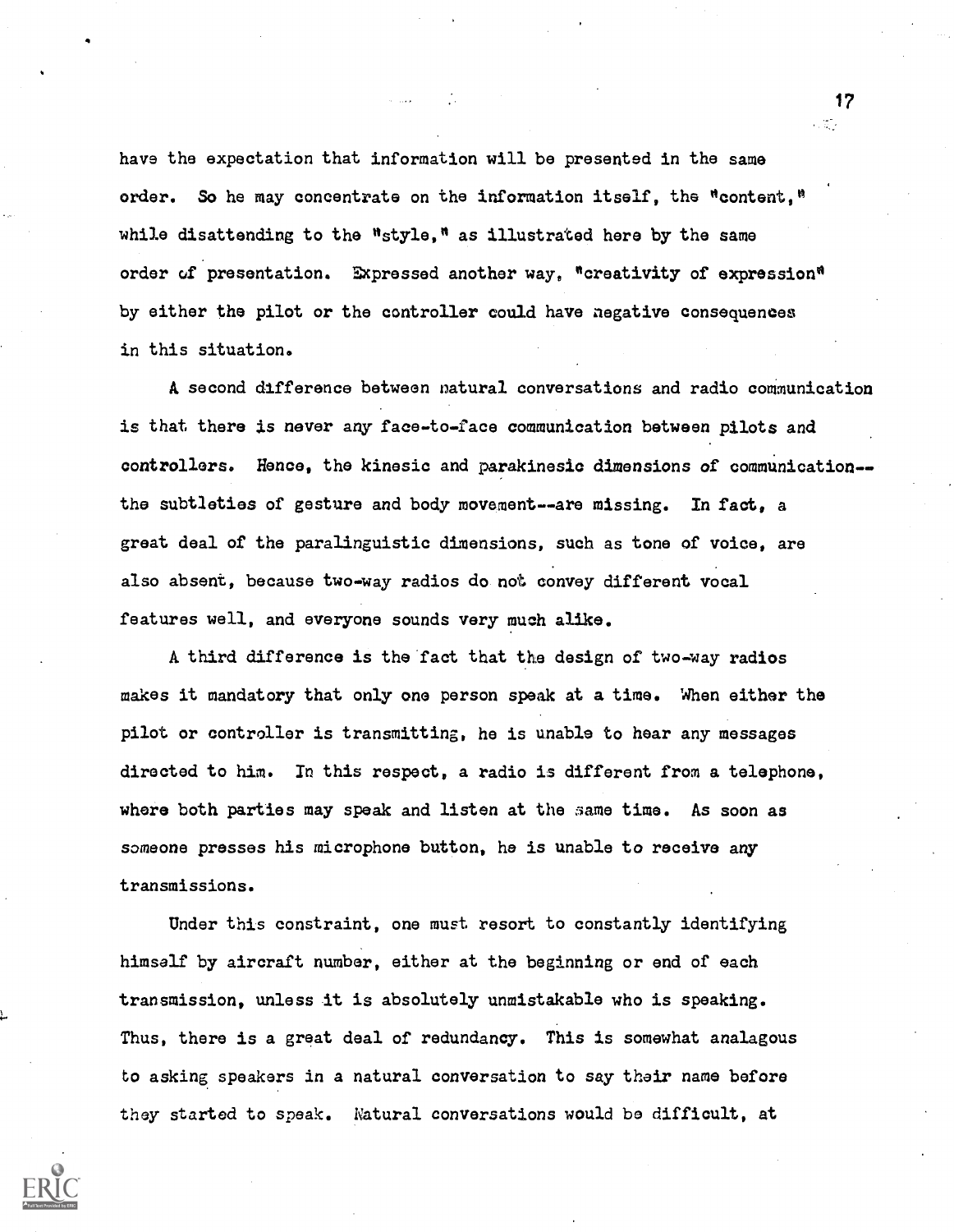least in the beginning. The necessity of identifying oneself may serve to add an air of restraint, in contrast to "careful and carefree" ordinary conversation.

# SOME SIMILARITIES BETWEEN

# "NATURAL" AND AIR TRAFFIC CONTROL CONVERSATIONS

Despite the aforementioned differences, there are many important similarities between two-way radio communications and ordinary conversation. These will be discussed in terms of the issues of the sociology of language previously mentioned.

First, I believe the controller-pilot speech group is a speech community. These speakers share rules-of conduct and interpretation of speech which follows its own mutually-understood set of norms or rules. Not only do these speakers understand and share the fules of format and appropriate use of the two-way radio, but I argue that they speak more than one language variety. Not only can both parties understand and demonstrate "efficient," strictly work-oriented language. but they also are capable of using a language variety which allows for the introduction of much non-essential talk.

The following conversation illustrates the large amount of non-efficient and non-essential talk which can be observed within a routine conversation. All the underlined portions of this conversation are non-efficient and non-essential for the reason listed immediately to the left of the line:

1. 782: --Jetstar 7-7-8-2 is leaving-1-4 thousand with November, requiring the long runway. 2. C: Jetstar 7-3-2, roger, and what do you mean Unnecessary by the long runway? The  $\frac{1}{n}$ , runway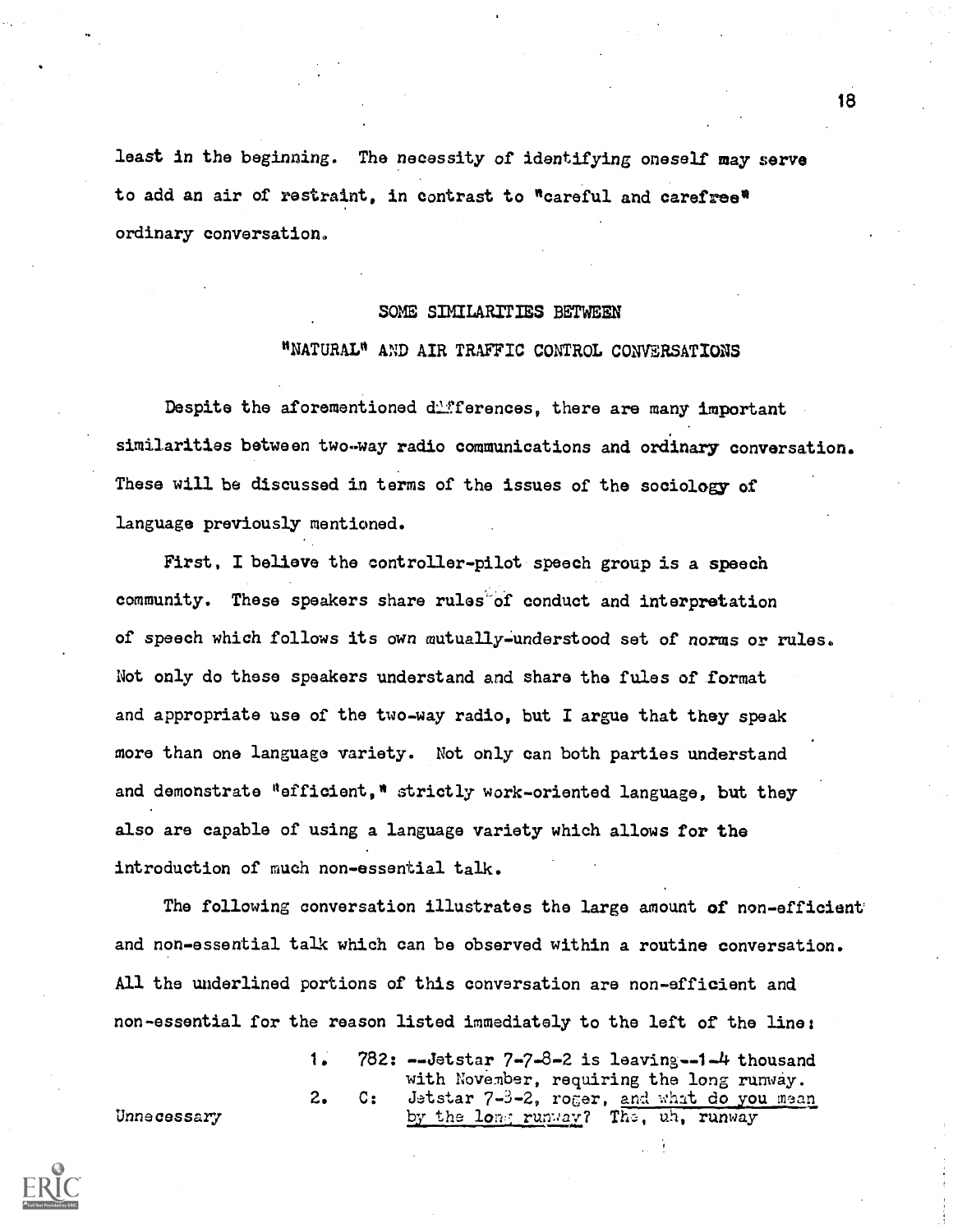|                          |                 |                    | 2-6-Right has now been lengthened to:<br>7 thousand 9 hundred and 24 feet. You                                  |
|--------------------------|-----------------|--------------------|-----------------------------------------------------------------------------------------------------------------|
| Unnecessary              |                 |                    | have that information?                                                                                          |
|                          | 3.              | $\mathsf{C}\colon$ | --haven't had a chance to have a look at it                                                                     |
| Unnecessary              |                 |                    | yet, cause, uh, the city hasn't put the<br>information. We just opened the runway up,<br>about, oh, a week ago. |
| Unnecessary              | 4.              |                    | 782: OK, we haven't been here since then.                                                                       |
|                          | 5.              | Cr i               | OK, this will be vectors, visual approach,                                                                      |
| Unnecessary              |                 |                    | runway 2-6-right. The D.C.-10's are using<br>it, so I think you'll get by all right                             |
|                          | 6.              | $\mathbf{c}$ .     | Jetstar 7-7-3-2, are you proceeding direct                                                                      |
|                          |                 |                    | to Denver V-0-R?                                                                                                |
| Unnecessary              | 7.              |                    | 782: Yes, sir.                                                                                                  |
|                          | 8.              | $c_{\mathbf{r}}$   | OK, thank you. Just wanted to confirm you                                                                       |
| Unnecessary              |                 |                    | weren't on a heading.                                                                                           |
|                          | 9.              |                    | 782: And I do want to confirm that its going to                                                                 |
|                          |                 |                    | be a--visual, or vectors for a traffic<br>pattern.                                                              |
| Unnecessary              | 10 <sub>o</sub> | $\mathbf{C}$ :     | Yes, sir. Vectors visual approach, runway                                                                       |
|                          |                 |                    | 2-6-Right. They've got good weather:                                                                            |
| Redundant                |                 |                    | 14 thousand scattered, and the visibility                                                                       |
| Unnecessary              |                 |                    | is 40. And there'll be no traffic in tight                                                                      |
|                          |                 |                    | for you to follow.                                                                                              |
|                          | 11.             | $c_{\mathbf{i}}$   | $-$ to the final about 5 miles, $7-3-2$ , and,                                                                  |
| Unnecessary              |                 |                    | uh, we'll point out the airport and see                                                                         |
|                          |                 |                    | how it works out.                                                                                               |
|                          |                 |                    | 12. 782: Ok, uh, thank you very much, uh, we're not                                                             |
| Unnecessary<br>Redundant |                 |                    | in a D.C.-10 this morning. We're in a                                                                           |
| Unnecessary              | 13.             | c:                 | Lockheed Jatstar and--<br>Roger, I have that information.                                                       |
|                          |                 |                    |                                                                                                                 |

In this very interesting conversation, it is apparent how much non-work talk is present. After the callup and identification (lines 1 and 2), the controller switches from a strict, forman, efficient format to a discussion of the fact that he has not seen the new runway which has recently been repaired and opened (line 3). Then he offers, "The D.C.-10's are using it, so I think you<sup>t</sup>ll get by all right" (line 5). He was joking with the pilot, who was flying a small, private business jet. Both men know that the small jet needs much less runway to take off and land than a D.C.-10 jumbo jet. Then later, the controller tells the pilot

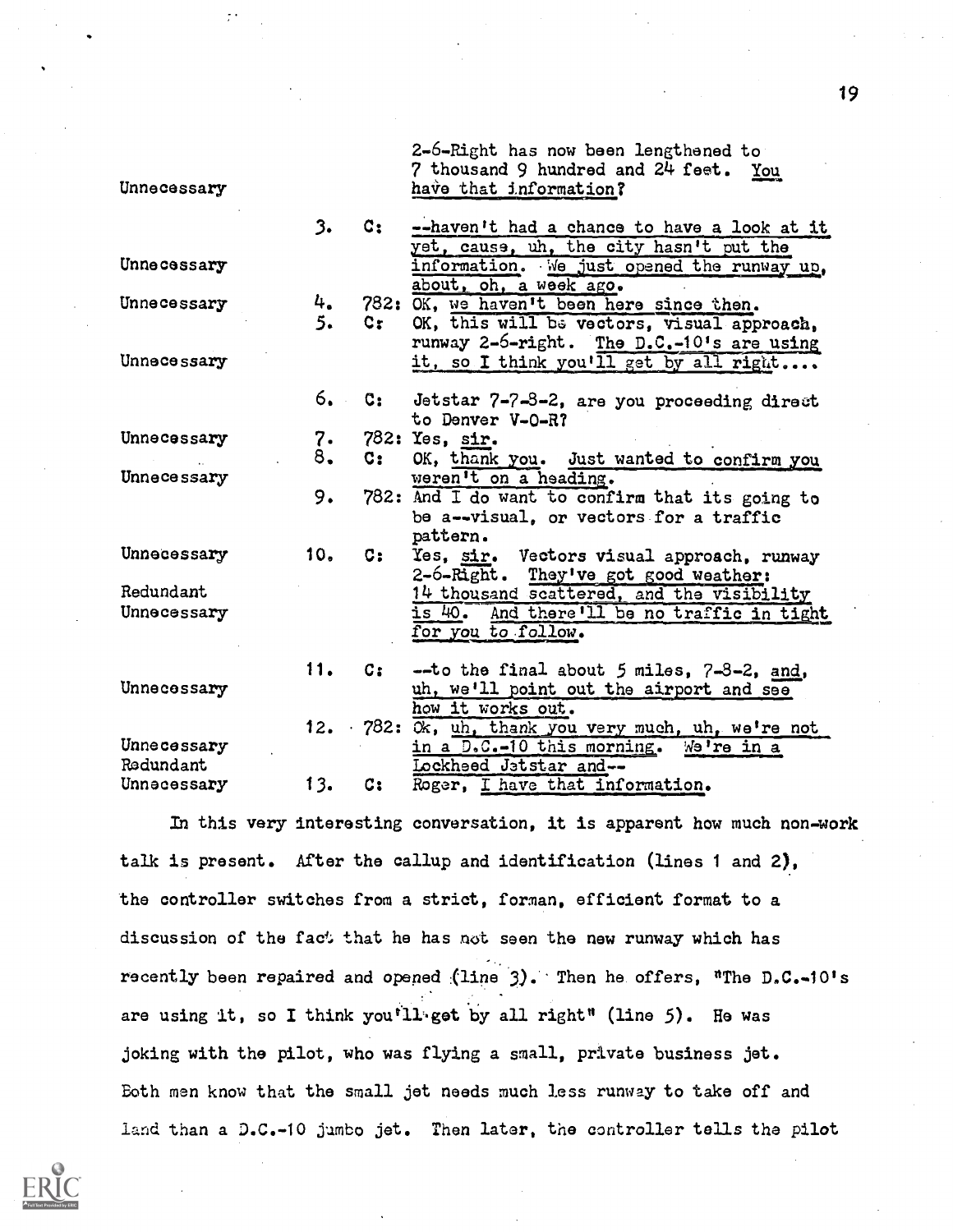the weather conditions (line 10), which is redundant information because in the callup, the pilot informed the controller that he had received the recorded weather broadcast called Information November (line 1). In fact, line 10, spoken by the controller, is the air traffic equivalent of "idle conversation to pass the time of day."

This 'conversation also reveals another feature of two-way-radio conversation which shows its similarity to ordinary conversation--there are privileges of speaking which are unequally distributed, A primary rule, of course, is that the pilot initiates the callup, and the controller has both the right and duty to command the pilot to take certain actions, described above. Beyond this, however, is the fact that the right to initiate the switch from formal to informal language variety rests with the controller only. In the preceding example the controller initiates the switch from work to non-work talk by discussing the new runway (line 3). This occurred after he gave the pilot all the information, necessary concerning runway length (line 2). Later in the conversation, the pilot attempts to joke about the fact that he is not flying a D.C.-10, but rather a small business jet (line 12). But he is promptly silenced by the controller's unwillingness to switch again into a non-work conversation (line 13). This example demonstrates that it is the controller who occupies the dominant position with regard to the right to switch from one language variety into another. The controller initiates a joking sequence of conversation, but moments later refuses to allow the pilot to do the same thing.

Similarly, I argue that these participants are "members" of this speech community, because they have mastered this natural language



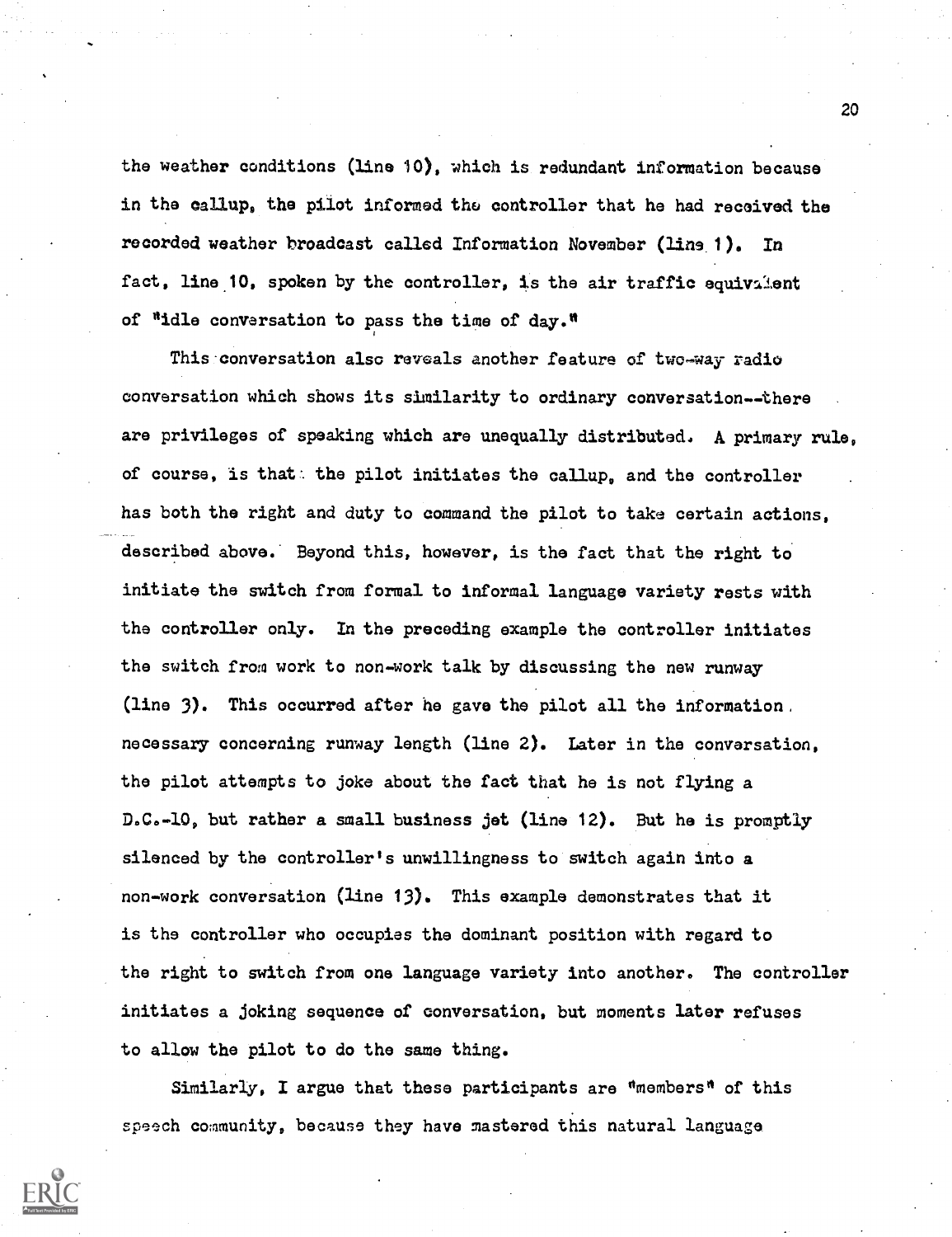(sea Garfinkel and Sacks, 1970:342). I think this is a natural langua,;e in the same sense any other English language variety is a natural language; that is, while generally conforming to rules of grammer, syntax, and other rules of English, it nonetheless comprises a subset which is perfectly intelligible to the members. (For discussions of the Black English Vernacular as another example of an English language variety, see Labov, 1972; Dillard, 1972.) Also, for the controllers and pilots, it is not self-conscious, unless there is trouble, as with a faulty radio transmitter or receiver. In fact, humor can be conveyed in this language variety, although it is admittedly technical, but perfectly. understandable (and humorous) to members of this speech community:

1. C: --24, are you navigating inbound on the localizer? 2. 024: No, we're shooting a, uh, little practice, uh, A-D-F approach. We've got the runway and the airport in sight. 3. C: Got it. Show a little bit left of course.<br>4. 024: Don't tell them. 024: Don't tell them.

In this case, while approaching the airport to land, on a clear day, the pilot of a commercial jetliner was making a practice A-D-F approach, a form of instrument-guided approach used in bad weather when the pilot cannot see the ground (line 2). But, he was doing a very poor job--poor enough, in fact, that controller noticed on the radar screen that the plane was off course (line 3). The pilot's joking reply, "Don't tell them" (line 4), refers to the Federal Government's flight examiners, who make pilots pass rigid flight tests every six months before they are allowed to fly commercial airliners.

Many parts of two-way radio language used in air traffic control. are understandable to speakers of ordinary English. Expressions such as "turn right," "turn loft,". "slow to 160 knots," "descent to 8,000 feet," and the like can be easily understood, and with practice and familiarity

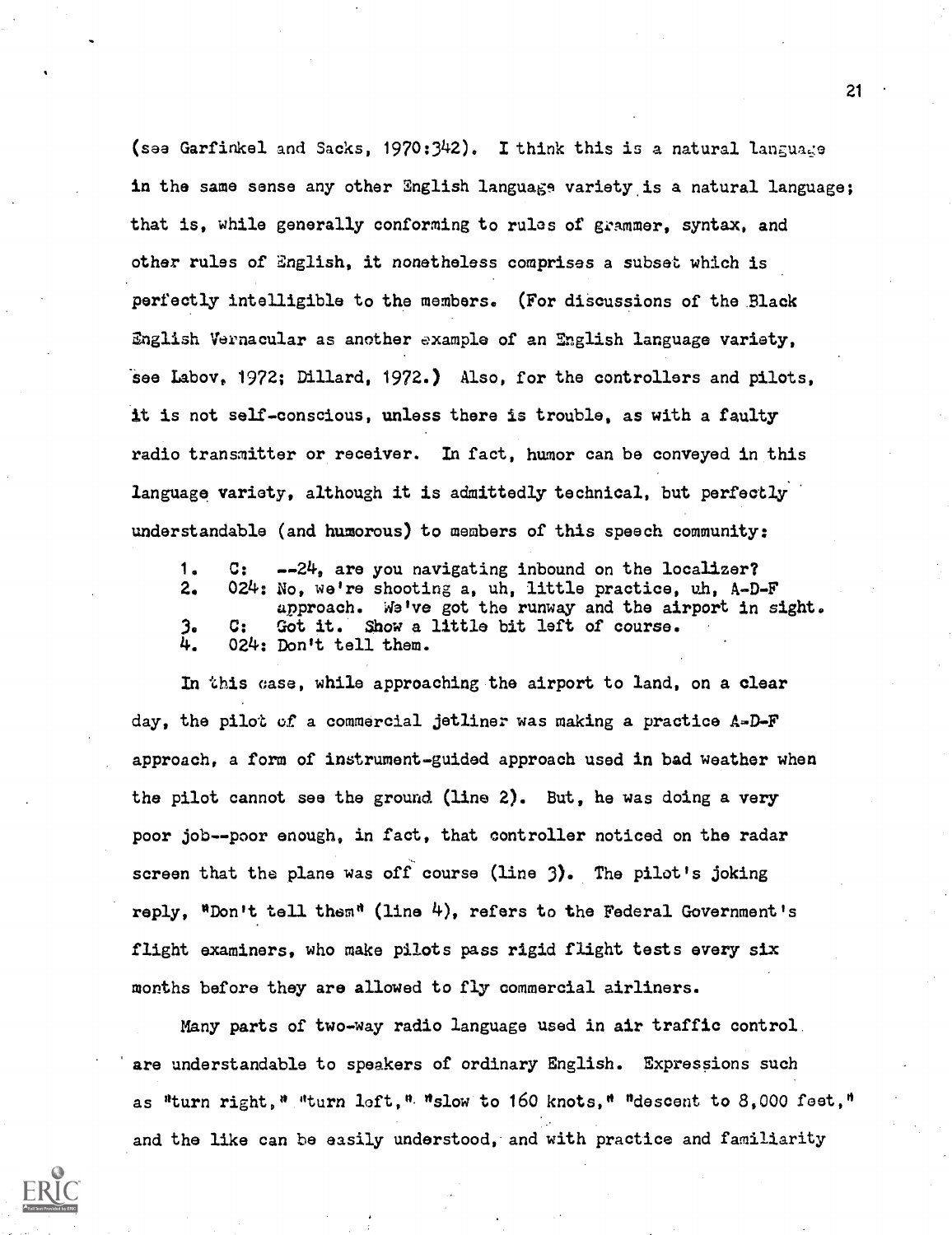with the technical equipment and procedures, a natural language develops.

Sacks (1972:339) discussion of the use of norms by speakers is a further indication of the natural language character of these conversations. "...viewers use norms to explain both the occurrence of some activity given the occurrence of another and also its sequential position with regard to the other, e.g., that it follows the other, or precedes. This is a first importance. Second, viewers use norms to provide the relevant membership categories in terms of which they formulate identifications of the doers of those activities for which the norms are appropriate." To members, the conversation's sequencing of events is clear, even at times when the controller does not use the normal pattern of repeating the aircraft number for identification:

- 1. C: Roger, 9-5-Tango. Altitude now, sir?
- 
- 2. 95T: Uh, 68 hundred, over.<br>3. C: OK, as soon as you le OK, as soon as you leave 69 hundred, resume your own navigation, and you're just along the southern edge of the Arsenal area now. Its just off your left wing, prohibited area, sir.
- 4. 95T: Uh, roger, I have it in sight, and, uh, as soon as I reach 7 thousand, uh, continue on my own, over. 5. C: OK.
- 6. 95T: 9-5-Tango, thank you.

In this example, there was no confusion about who the controller was speaking to, even though he only used the identification, 9-5-Tango, at the beginning (line 1). The aircraft did not specifically identify himself after the callup until the end of the conversation (line 6).

Another key similarity to ordinary conversation are the properties of being "situated" and "indexical." Two-way radio communication is a very good example of both properties. That the talk is situated is obvious. Commands such as "turn left" or "slow down" are appropriate to specific aircraft at specific moments. Pilots rarely question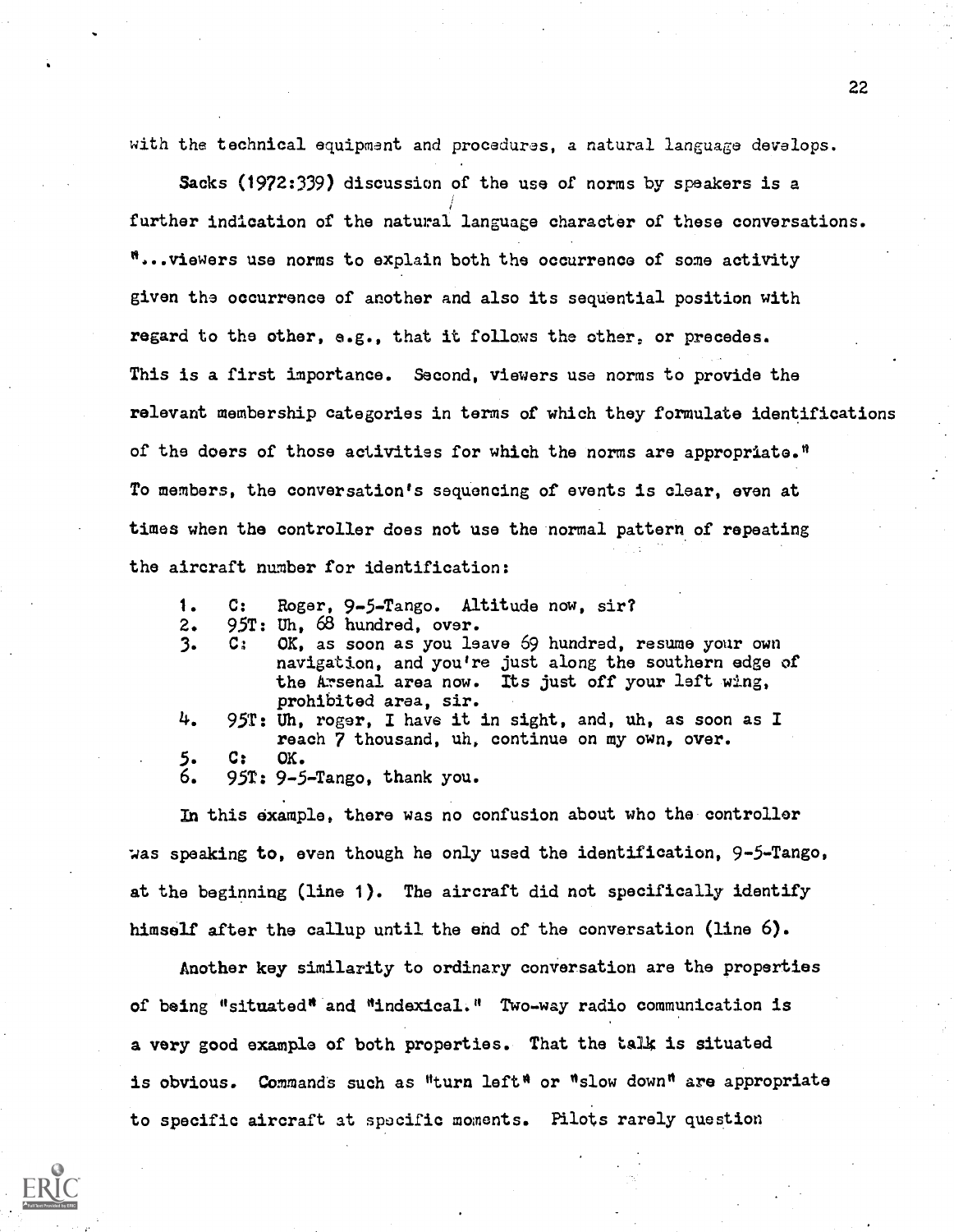commands, even though it is possible to do so because the pilot has the final responsibility for safety, and he may deviate from instructions when he feels it is necessary. Many passangers do doubt wonder why their plane is being turned, apparently more often than necessary. This fact may be explained by noting the "indexical" nature of the talk. The talk makes the reality that it is talking about sensible. The pilot's actions of turning the plane, slowing down, and the rest make sense when the commands are heard from the controller. In fact, the actions of the controller as well as the pilot are unintelligible, that is, done "for no apparent reason," unless one hears and understands the talking. The talk adds a dimension which makes the actions sensible.

Sometimes more information than the minimum necessary is given to the pilot, as in this case when the controller explains to the pilot why he must slow down to follow another plane (line 7):

| 1. |                | $C:$ $7-4$ -Quebec's radar contact.                             |
|----|----------------|-----------------------------------------------------------------|
| 2. |                | 74Q: Thank you.                                                 |
| 3. |                | C: Confirm at 8 thousand, 7-4-Quebec, and do you have           |
|    |                | Information Mike?                                               |
| 4. |                | $74Q:$ Say again?                                               |
| 5. | $\mathbf{G_1}$ | Confirm Information Mike and level at 8 thousand.               |
| 6. |                | 74Q: Affirmative. Uh, I have Information Mike and 8 thousand.   |
| 7. |                | C: All right, sir. Western 7-0-1, reduce to 1-8-zero knots.     |
|    |                | You're following a Frontier jet that's just over Buckley        |
|    |                | now, northbound.                                                |
| 8. |                | 701: Roger, we have him in sight and we're reducing.            |
|    |                |                                                                 |
|    |                | And finally, the most important consideration is that "society" |
|    |                |                                                                 |

is produced by this kind of talk between pilots and controllers, in spite of the many limitations and constraints placed on the talk. The norms of one language variety--the "informal" non-efficient non-essential non-work one--dictate that politeness and verbal courtesy be extended. Sxamples are abundant of both pilots and controllers saying "good morning,"

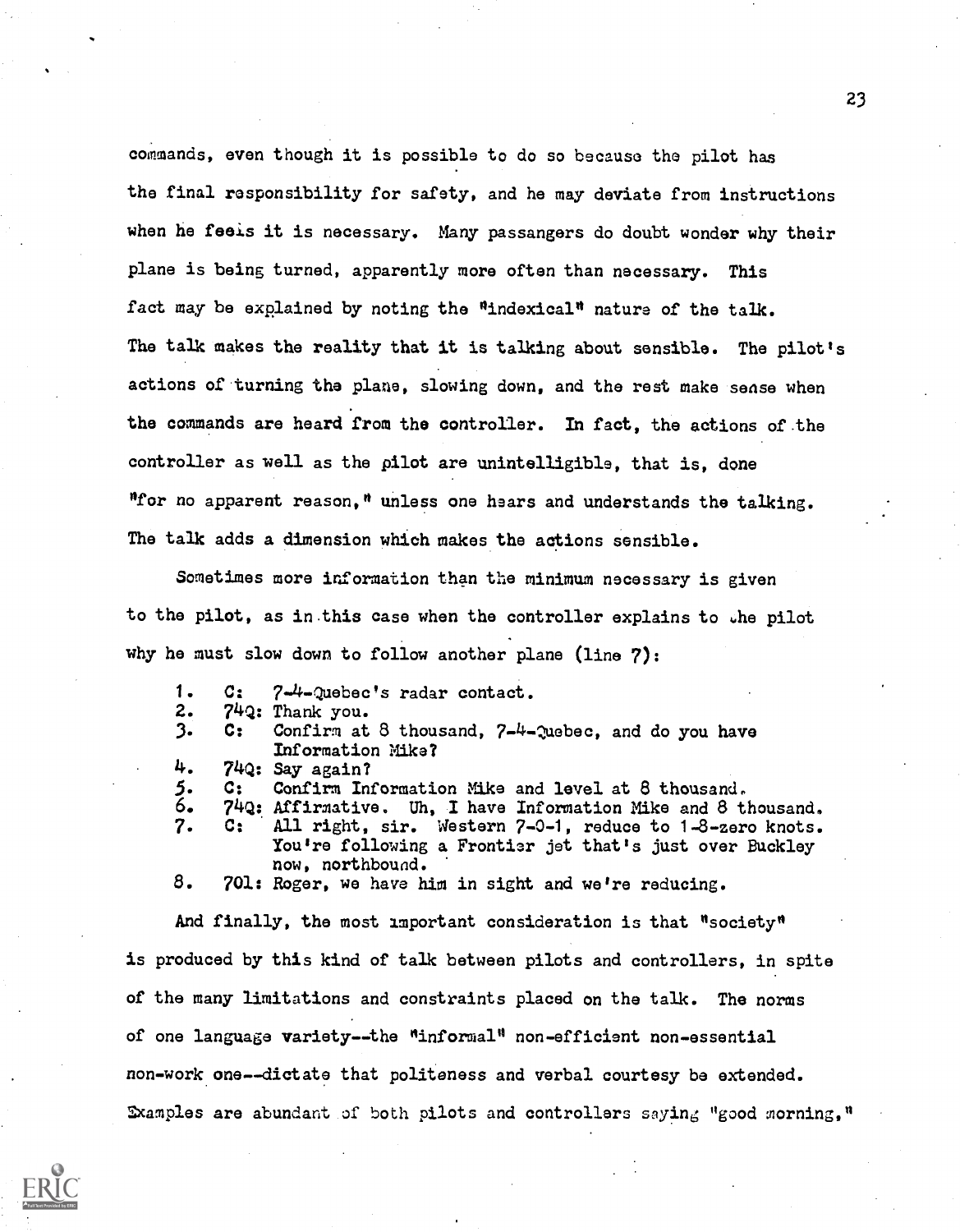"good day," "yes sir," "thank you" and others, when all that is minimally necessary is a brief, efficient acknowledgment such as "roger" or the airplane number. Also, controllers often give either redundant or unnecessary information. My interpretation of this is that, contrary to the view that this inefficient talk represents a deviation from the supposedly rigid rules, they are attempts to create a more "human" society--even among men who never see or meet each other. Examples of the informal language variety cited are examples of an ongoing accomplishment. of artful and ordinary ways .of speaking which become taken for granted by these members as they create a social world via two-way radio (see Garfinkel, 1967:vii).

Instances of the informal and inefficient use of the radio occur constantly, even during the busiest and most rushed times, and one must conclude that the norms of the informal variety are important by both parties within the conversations. Contrary to the expectation that the occurrences of non-efficient talk would disappear during the busy times, this did not prove to be the case. The non-efficient dimensions of communication are accomplished during the course of the ongoing conversations, even though official rules and one sat of norms (the "formal" one) militate against this. And they persist, even during the most busy and frantic moments, allowing the conclusion that pilots and controllers strive to create a society in the midst of many constraints.

# SOME IMPLICATIONS AND QUESTIONS

Speculation about. the dimension of the non-efficient talk present in

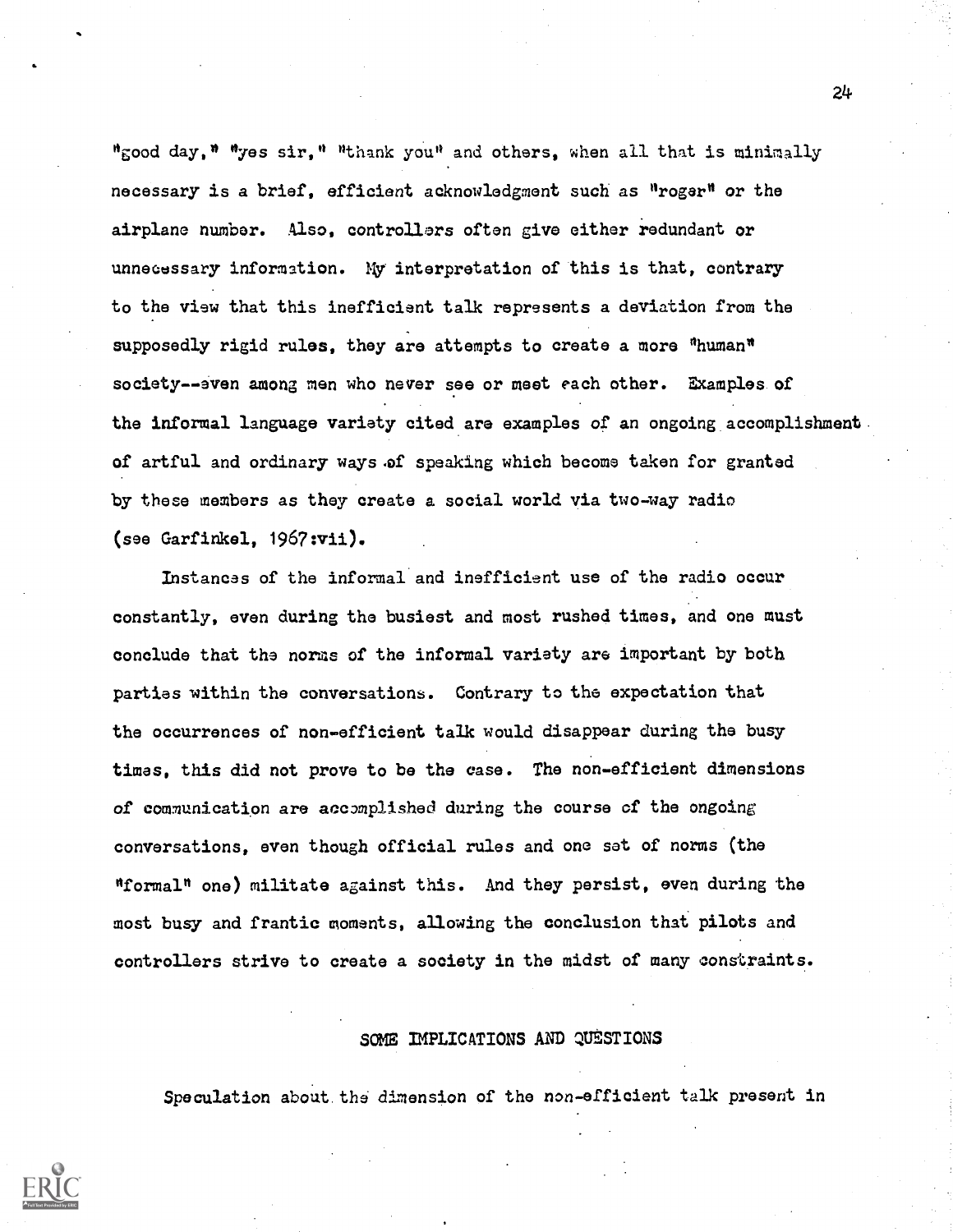most conversations could take many forms, but one is of particular interest: why has this informal language variety developed within the supposedly rigid framework of two-way radio communications?

One explanation could be an historical one. Perhaps in the early days of radio communications, the system and its rules were more flexible. During the 1930's, for instance, radio contact was often last with aircraft, and equipment failures were common. Also, radar was not in use at that time. Many of today's pilots and controllers could have been trained and socialized into the language community by early users of the radio, and thus become accustomed to the more informal modes of speech used at that time. Possibly interviews with pilots or controllers, or research into the history of radio communication would be revealing.

A second explanation could be a  $^{\text{max}}$ natural $^{\text{min}}$  one. That is, since both pilots and controllers occupy occupational roles that are not totally segregated or exclusive, they'may bring their norms of speaking appropriate to other contexts into the air traffic control setting, in an unconscious manner.

It would be revealing to run an experiment where a group of people who had no familiarity with aviation were trained from the beginning to believe that <u>any</u> non-efficient non-work talk was deviant and potentially dangerous. Experiments done in situations where new arrivals in a work scene have no notion of the work to be done can accomplish talks thought to be impossible by those already doing the work (Rosenthal and Jacobson, 1968:5-6). Would this new group be able to do the work of air traffic control more accurately and faster than controllers now,

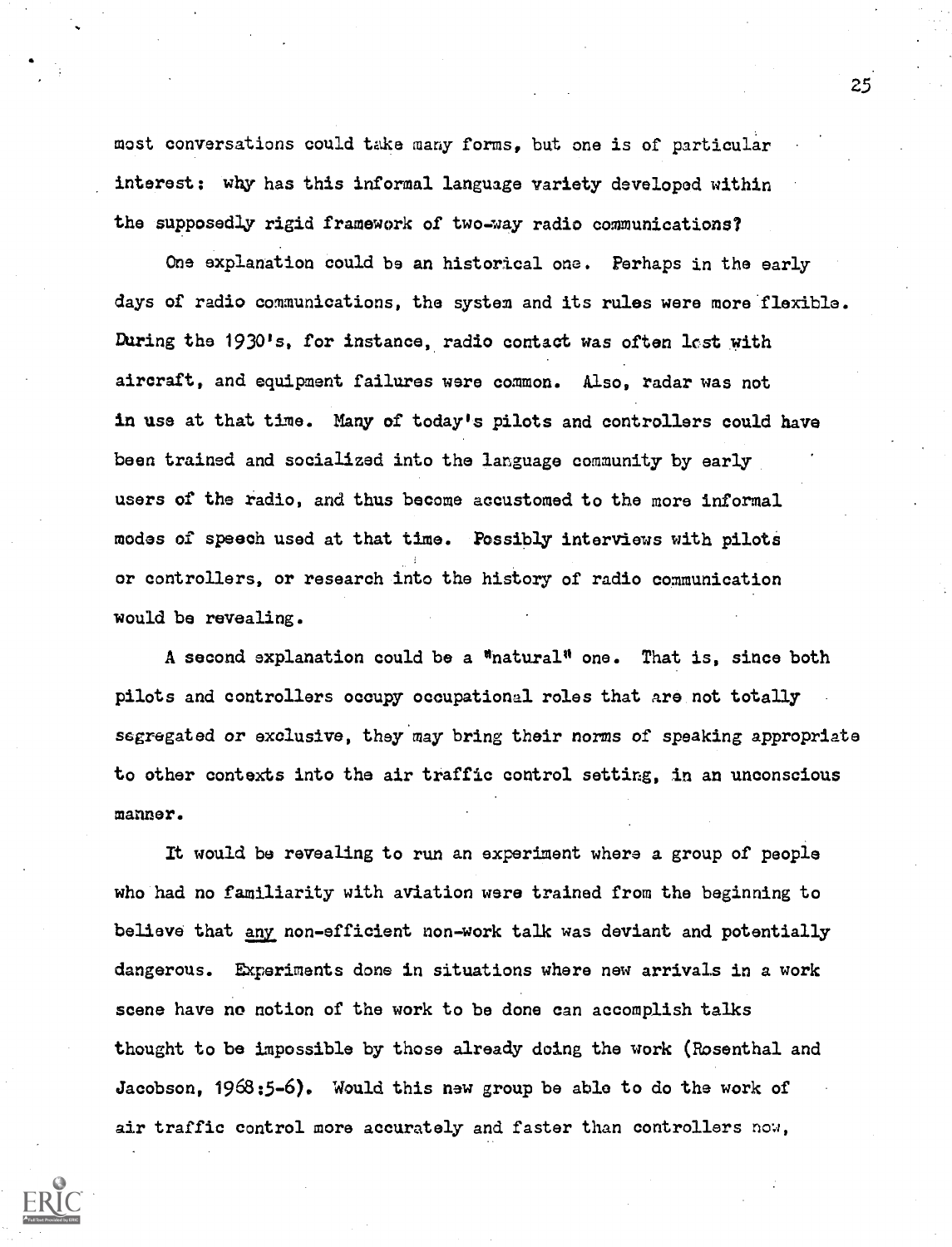without increasing stress? An exporiment of this type could have far reaching effects for the entire group of pilots and controllers. Studies of air traffic language done (Frick and Sumby, 1952; Sumby, 1960) to date ignore this issue.

A well-planned study of this type could be valuable for another reason, not yet discussed. It is well known that there is a large amount of stress associated with the air traffic controller's occupation. The abnormally high number of physiological stress symptoms exhibited by controllers led several physicians in 1972 to organize the American Academy of Air Traffic Control Medicine. One doctor (Wehrmacher. 1972:1102) reported that of the 111 controllers he examined, 86 showed signs or symptoms of peptic ulcers.

A potentially important question is: what role does the very nature of the conversational environment play in contributing to this stress? Would there be less pressure on controllers if there were more latitude allowed in the speech format? Would this also occur if the distinction between non-work and efficient talk were removed? Would stress decrease if more automatic equipment were added, so that controllers would not need to rely on the quickness and accuracy of their memory and judgment?

Unfortunately, the present study has not shed light on these questions. But the findings that men seem to create a society characterized by an informal speech community may suggest that a modification of the norms of formality and rigidity be modified so that the more informal language variety is seen as completely legitimate is desirable. Talking is a very large part of the controller's work, and intimately associated with his task. Following the sociology of language's recent

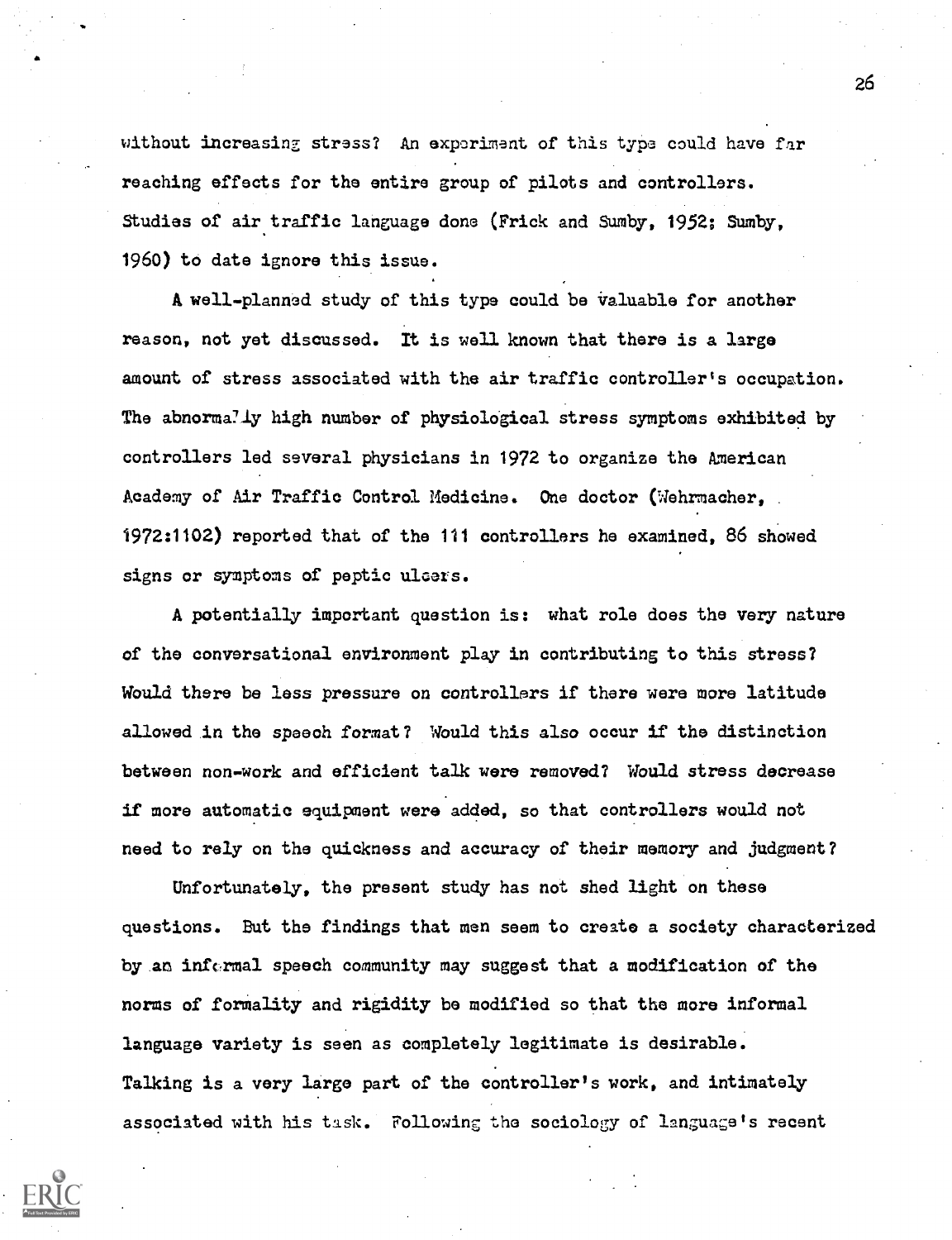considerations as outlined earlier, the nature of language use is intimately connected with and mutually influential to the social situation of its occurrence. It would be fruitful to delve into the nature of the speech community created by pilots and controllers, with the expressed purpose of seeking to discover ways that changes could be instituted to reduce the stress on controllers without sacrificing flight safety.

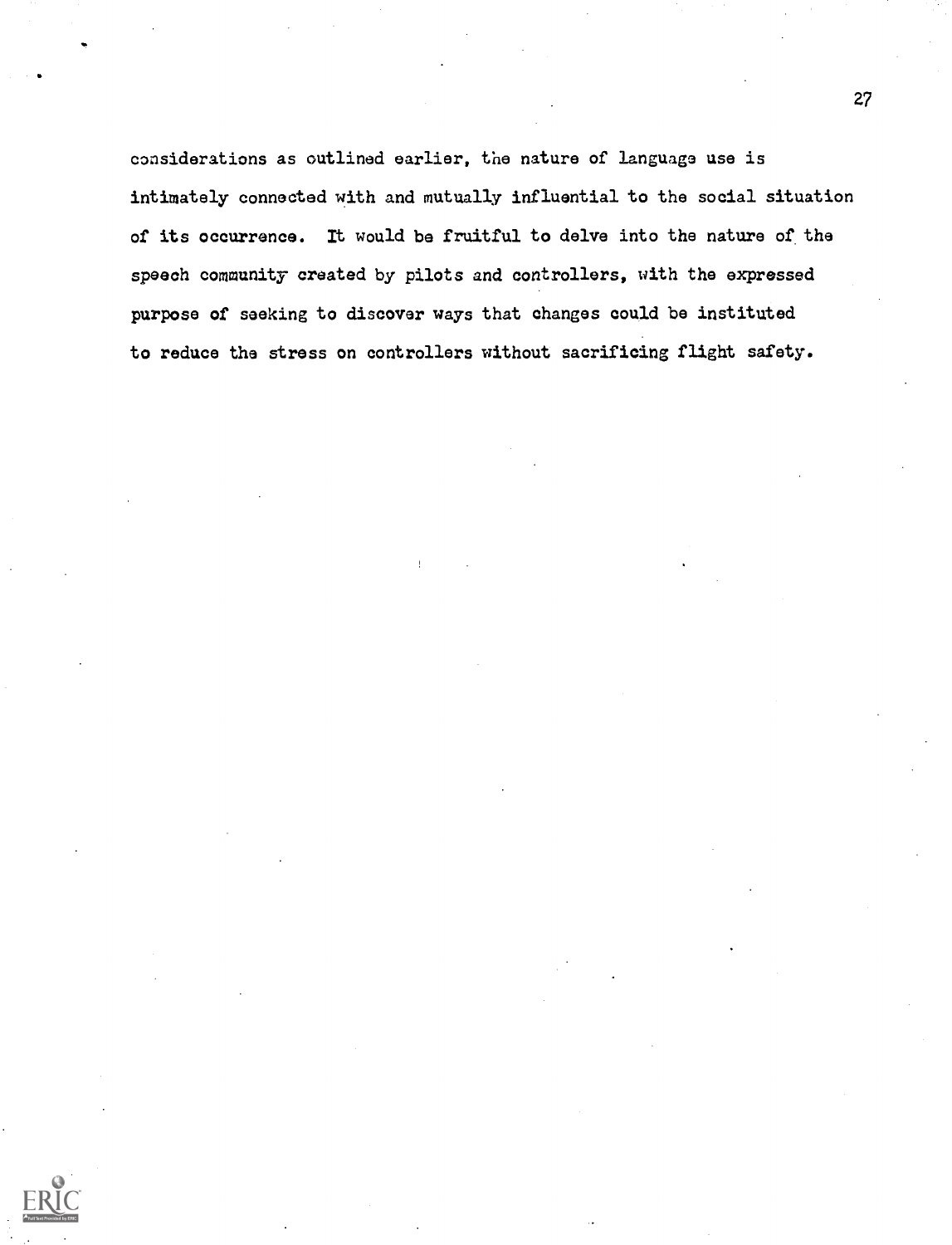### WERENCES

Dillard, J.L. 1972 Black English: Its History and Usage in the United States. New York: Vintage Books. Ervin-Tripp, Susan 1972 <sup>\*</sup>On Sociolinguistic Rules: Alternation and Co-occurrence.<sup>\*</sup> Pp. 213-50 in John J. Gumperz and Dell Hymes (ads.), Directions in Sociolinguistics: The Ethnography of Communication. New York: Holt, Rinehart and Winston. Federal Aviation Administration 1972 Airman's Information Manual Part I. Washington, D.C.: U.S. Government Printing Office. Federal Aviation Administration<br>1965 Private Pilot's Hance Private Pilot's Handbook of Aeronautical Knowledge. Washington, D.C.: U.S. Government Printing Office. Frick, F.C. and W.H. Sumby 1952 "Control Tower Language." The Journal of the Acoustical Society of America 24:595-96. Hymes, Dell 1972 "Models of the Interaction of Language and Social Life." Pp. 35-71 in John J. Gumperz and Dell Hymes (ads.), Directions in Sociolinguistics: The Ethnography of Communication. New York: Holt, Rinehart and Winston. Garfinkel, Harold and Harvey Sacks 1970 "On Formal Structures of Practical Actions." Pp. 337-66 in J.C. McKinney and S. Tiryakian (ads.), Theoretical Sociology: Perspectives and Development. New York: Appleton-Century-Crofts. Garfinkel, Harold<br>1967 Studie 1967 Studies in Ethnomethodology. Englewood Cliffs, N.J.: Prentice-Hall. Labov, William

Language in the Inner City: Studies in the Black English Vernacular. Philadelphia: University of Pennsylvania Press.

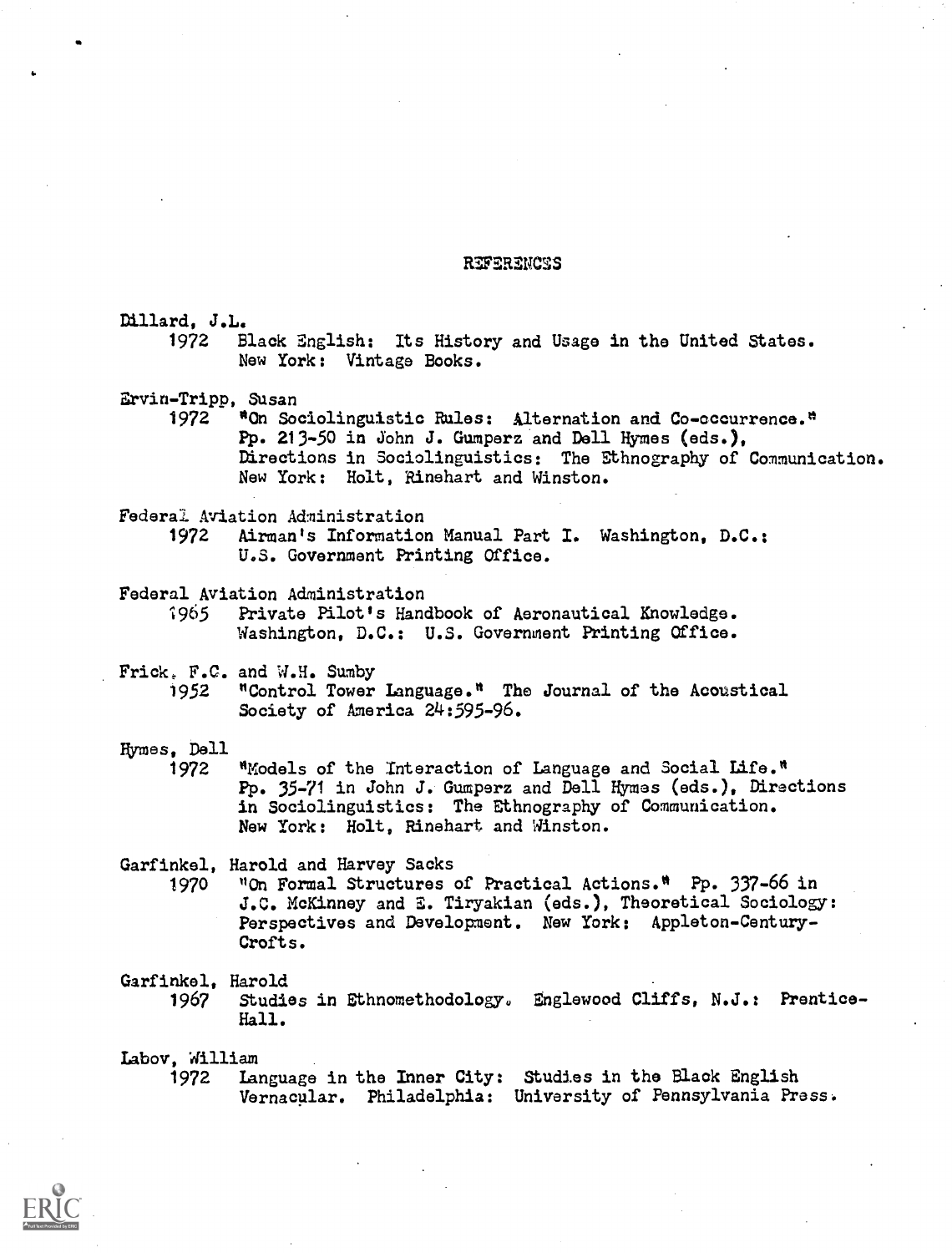Rose, Edward L

1967 A Looking-Glass Conversation. Boulder, Colo.: Institute of Behavioral Sciences.

Rosenthal, Robert and Lenore Jacobson

1968 Pygmalion in the Classroom. New York: Holt, Rinehart and Winston.

Sacks, Harvey<br><sup>972</sup> <sup>0</sup>

"On the Analyzability of Stories by Children." Pp. 325-45 in John J. Gumperz and Dell Hymes (eds.), Directions in Sociolinguistics: The Ethnography of Communication. New York: Holt, Rinehart and Winston.

Schegloff, Emanual A.<br>1972 \*Sequenci

1972 "Sequencing in Conversational Openings." Pp. 346-80 in John J. Gumperz and Dell Byrnes (eds.), Directions in Sociolinguistics: The Ethnography of Communication. New York: Holt, Rinehart and Winston.

Sumby, William H.<br>1960 **\*The** 

"The Control Tower Language: A Case Study of a Specialized Language-in-Action." Language and Speech 3:61-70.

Wehrmacher, William H., M.D.

1972 "Meeting Report of the Seminar on Stress of the American Academy of Air Traffic Control Medicine." Medical World News XIII:1102-03.

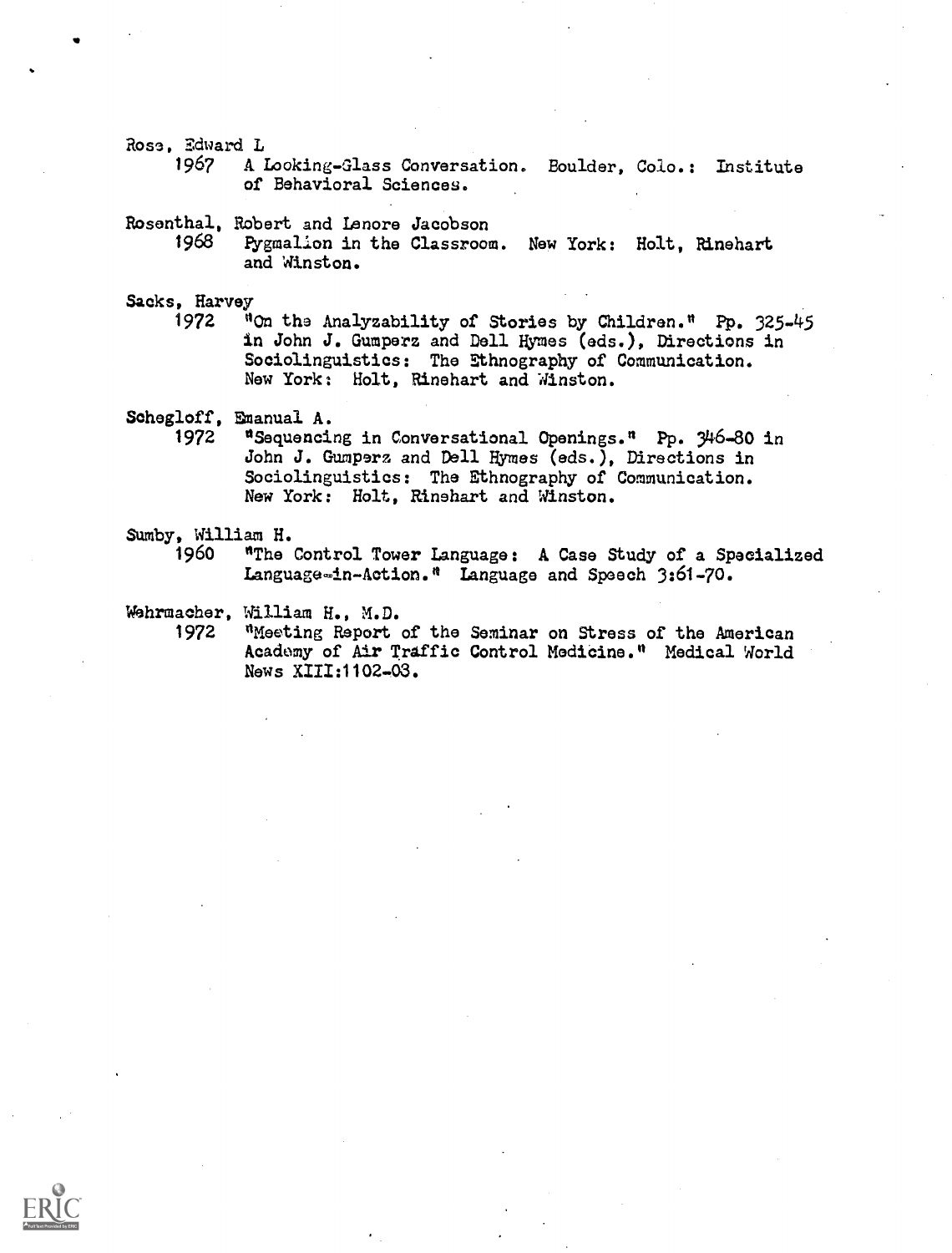### APPENDIX I

# RADIOTELEPHONE PHRASEOLOGY AND TECHNIQUE

#### CONTACT PROCEDURE

1. Initiate radio communications with a ground fa-cility by using the following format:

a. Identification of the unit being called.

b. Identification of the aircraft.

d. The word 'OVER.'

Example:

ONE ECII0, OVER.

following format :

a. Identification of the unit initiating the callup.

b. Identification of the aircraft.

c. The word 'OVER.'

Example:

FIVE ZULU OVER.

Nore.—The word 'OVER' may be omitted if the message  $\bullet$  **AIRCRAFT CALL SIGNS**<br>obviously requires a reply. Garbled aircraft identifications in radiotelephone transmis-

3. Use the same format as for initial callup and reply after communication has been established except, after stating your identification, state the message to be sent or acknowledgment of the message received. The acknowledgment is made with the word 'ROGER' or acknowledgment is made with the word 'ROGER' or a. Civil itinerant aircraft pilots should use the type<br>'WILCO' and pilots are expected to comply with ATC annual or make) of their circraft followed by the clearances /instructions when they acknowledge by using either 'ROGER' or 'WILCO.'

Example:

APACHE ONE TWO THREE XRAY, ROGER.

4. After contact has been definitely established, it may be continued without further call-up or identification.

be continued without further call-up or identification.<br>
S. Pilots operating under provisions of FAR Part 135,<br>
ATCO, certificate are urged to prefix their aircraft FAA authorized call signs identify themselves h identification with the phonetic word "Tango" on the Initial contact with ATC facilities unless they have been assigned FAA authorized call signs.

Example:

TANGO AZTEC 2464 ALFA.

NOTE.-The prefix "Tango" may be dropped on subsequent contacts on the same frequency.

#### MICROPHONE TECHNIQUE

1. Proper microphone technique is important in radiotelephone communications. Transmissions should be con- cise and In a normal conversational tone.

NOTE.-Identification of Aircraft-Pilots are requested to exercise care that the identification of their alreraft is clearly<br>transmitted in each contact with an ATC facility. Also pilots<br>should be certain that their aircraft are clearly identified in<br>ATC transmisslons before taki

2. When originating a radiotelephone call-up to any air-ground facility, indicate the channel on which reply is expected, If other than normal.

Example:

The New York FSS transmits on several VOR frequencies in the area. These VOR's are shown on charts, each having a different name, identification, and frequency. If you are tuned to the tion, and frequency. If you are tuned to the Riverhead VOR and wish to call the New York FSS, call "RIVERHEAD RADIO." This tells the ing a

New York FSS which frequency you are listening to. If you call "NEW YORK RADIO", you have to tell them what frequency you are listening to "REPLY ON RIVERHEAD VOR."

c. The type of message to follow, when this will be should not read back altimeter setting, taxi instructions,<br>of assistance.<br>fication or clarification of instructions. Other pilots are 3. Keep your contacts as brief as possible. Pilots wind and runway information to towers except for veri-

NEW YORK RADIO, MOONEY THREE ONE ONE continually attempt to see how far your transmitter will 2. Reply to callup from a ground facility by using the  $FSS$ , transmit on  $122.1$  MHz and advise them the frewaiting to use the channel.<br>
4.Contact the nearest Flight Service Station. Don't<br>
continually attempt to see how far your transmitter will<br>
reach. If in doubt about the frequency to contact an quency you are listening on.<br>5. Avoid calling stations at 15 minutes past the hour,

because of interference with scheduled weather broadcasts.

PITTSBURGH TOWER, CESSNA TWO SIX FOUR which, or in relation to which, they are reporting. The phrase "OVER YOUR STATION" should not be used. 6. When making a position report, pilots should in all cases state the name of the reporting point over which, or in relation to which, they are reporting. The

#### o AIRCRAFT CALL SIGNS

sions should never be taken for granted but should airsys be checked.

1. During the initial contact with a ground station, the .complete aircraft call sign is used.

name (or make) of their aircraft, followed by the complete certification number.

Example:

BONANZA ONE TWO THREE FOUR TANGO.

b. Air Taxi or other commercial operators not having FAA authorized call signs should prefix normal

2. Air carriers and commuter air carriers having FAA authorized call signs identify themselves by stating the call sign, followed by the trip number spoken as a group.

Example:

UNITED TWENTY-FIVE OR COMMUTER SIX-ELEVEN.

3. Military aircraft pilots may use whichever of the following is applicable:

a. The service name or designated prefix followed by the last 5 digits of the serial number.

Example:

AIR FORCE FOUR FOUR NINER THREE TWO or MAC FOUR FOUR NINER THREE TWO.

h. The service name or designation followed by the word "RESCUE" and the 5 digits of the serial number. c. Assigned voice call signs consisting of a selected

authorized code word followed by a two-digit flight number.

Example:

ANDY TWO ZERO.

d. Assigned double-letter, twe-digit flight numbers. Example:

ALFA KILO ONE FIVE.

4. Civilian airborne ambulance flights (aircraft carrying ambulatory or litter patients, organ donors, or

From: Airman's Information Manual Part I. February, 1972.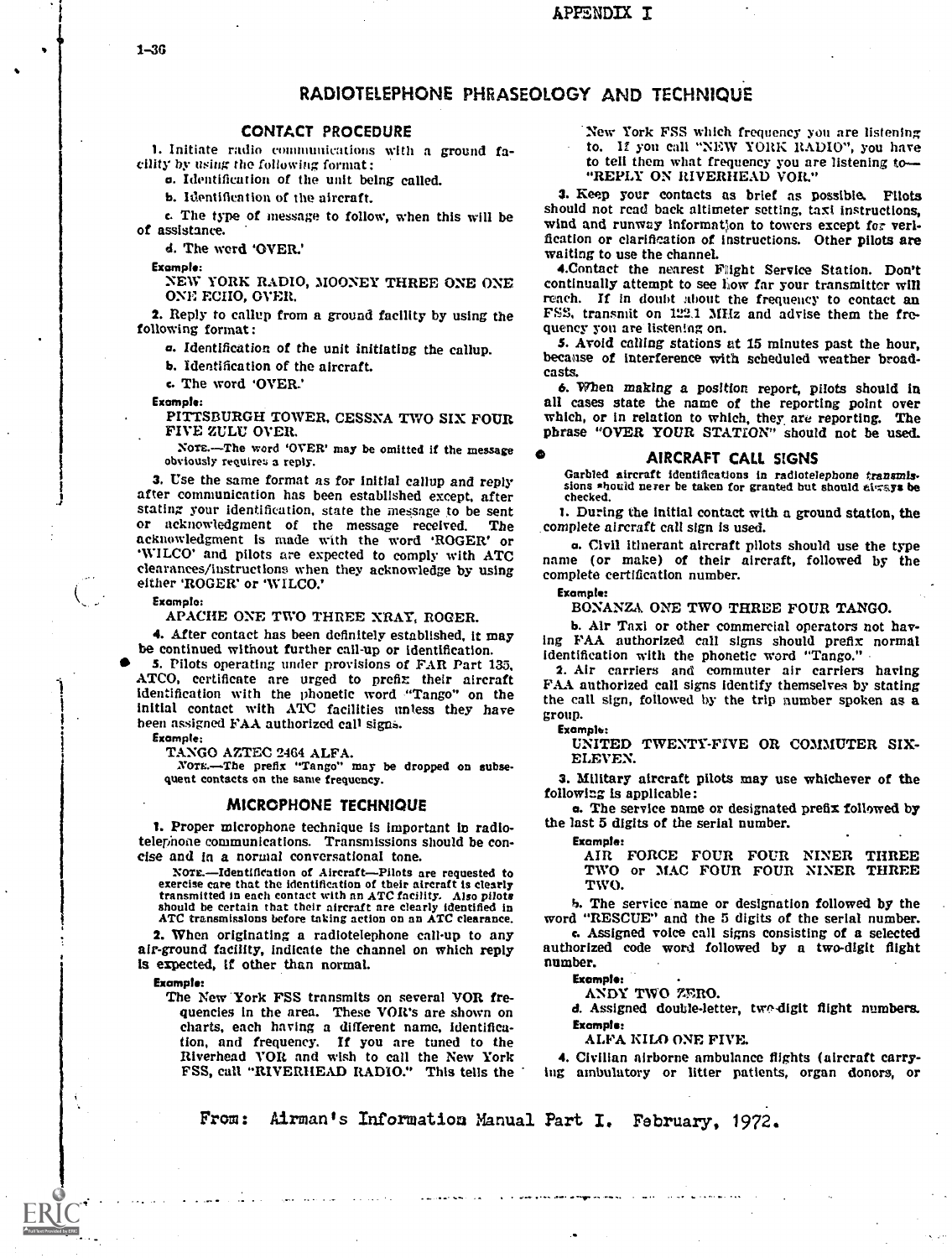organs for transplant) will be expedited and necessary notification will he made when the pilot requests. When<br>filing flight plans for such flights, add the word "Lifeguard" in the remarks section. In radio communications<br>use the call sign "Lifeguard" followed by the type,<br>digits, and letters of the registration number. Pilots should use discretion in the use of this term. It should be used for those missions of an urgent nature..

Example:

LIFEGUARD CESSNA TWO SIX FOUR SIX.

5. Abbreviated call-signs may be used ONLY when Initiated by the ground station and will consist of the aircraft type followed by the last three characters of the tall number.

#### Example:

# "TRI PACER SIX TWO YANKEE."

# GROUND STATION CALL SIGNS

Ground station call signs shall comprise the name of the location or airport, followed by the appropriate indication of the type of station:<br>
OAKLAND TOWER (airport traffic control tower);

MIAMI GROUND (ground control position in tower) ;

DALLAS CLEARANCE DELIVERY (IFR clearance<br>delivery position);<br>KENNEDY APPROACH (tower radar or nonradar 1. The Federal Aviation Administration utilizes Green-

approach control position) :<br>ST. LOUIS DEPARTURE (tower radar departure

control position) :

WASHINGTON RADIO (FAA Flight Service Station) ;

NEW YORK CENTER (FAA Air Route Traffic Control center).

# PROCEDURE WORDS AND PHRASES

The following words and phrases should be used where practicable in radiophone communications:

Word or Phrase Meaning

ACKNOWLEDGE ..."Let me know that you have received and understood this<br>message."

# AFFIRMATIVE --- "Yes."

- CORRECTION ---\_"An error has been made in this transmission. The correct version is . . ."
- GO AHEAD \_\_\_\_\_\_ "Proceed with your message." in radio telephone community of the standing is likely to occur. HOW DO YOU

HEAR ME? -----Self-explanatory.<br>I SAY AGAIN ------Self-explanatory.

- granted" or "That is not correct."
- OUT ---------------"This conversation is ended and no response is expected."
- OVER \_\_\_\_\_\_\_\_\_\_\_\_-"My transmission is ended and I expect a response from you."
- READ BACK ----- "Repeat all of this message back to me."
- ROGER \_\_\_\_\_\_\_\_\_\_\_"I have received all of your last transmission." (To acknowledge receipt, shall not be used for other purposes.)

SAY AGAIN \_\_\_\_\_\_Self-explanatory,

SPEAK SLOWER \_Self-explanatory.

Word or Phrase Meaning

STAND BY -------"If used by itself means 'I must pause for a few seconds.' If the pause is longer than a few seconds, or if 'STAND BY' is used to prevent another station from transmitting, it must be followed by the end-

THAT IS

CORRECT .\_\_\_\_\_Self-explanatory.

 $VERIFY$  \_\_\_\_\_\_\_\_\_\_Confirm.

 $WILCO$  \_\_\_\_\_\_\_\_\_\_\_\_\_I have received your message, understand it, and will comply.

ing 'OUT."

- WORDS TWICE  $_{-}(a)$  As a request: "Communication is difficult. Please say every phrase twice."
	- (b) As information: "Since communication is difficult, every phrase in this message will be spoken twice."

#### TIME

wich Mean Time (GMT or "Z") for all operational purposes.

| To Convert From:       | To Greenwich Mean Time: |
|------------------------|-------------------------|
| Eastern Standard Time  | Add 5 hours             |
| Eastern Daylight Time  | Add 4 hours             |
| Central Standard Time  | Add 6 hours             |
| Central Daylight Time  | Add 5 hours             |
| Mountain Standard Time | Add 7 hours             |
| Mountain Daylight Time | Add 6 hours             |
| Pacific Standard Time  | Add 8 hours             |
| Pacific Daylight Time  | Add 7 hours             |

2. The 24-hour clock system is used in radiotelephone transmissions. The hour is indicated by the first two figures and the minutes by the last two figures.

Examples:

0000 \_\_\_\_\_\_\_\_\_\_\_\_\_\_\_\_\_\_\_\_\_ZERO ZERO ZERO ZERO 0920 \_\_\_\_\_\_\_\_\_\_\_\_\_\_\_\_\_\_\_\_ZERO NINER TWO ZERO

3. Time may be stated in minutes only (two figures) In radio telephone communications when no misunder-

NEGATIVE \_\_\_\_\_\_\_"No" or "Permission not this information for time checks. Fractions of a quarter 4. Current time in use at a station is stated in the nearest quarter minute in order that pilots may use minute less than eight seconds are stated as the preceding quarter minute; fractions of a quarter minute of eight seconds or more are stated as the succeeding quarter minute.

### Examples:

Time 0929:05 \_\_\_\_TIME, ZERO NINER TWO NINER 0929:10 \_\_\_\_TIME, ZERO NINER TWO NINER AND ONE-QUARTER

0929:28 \_\_\_\_TIME, ZERO NINER TWO NINER AND ONE-HALF

#### FIGURES

1. Figures Indicating hundred and thousands in round number; as for ceiling heights, and upper wind levels